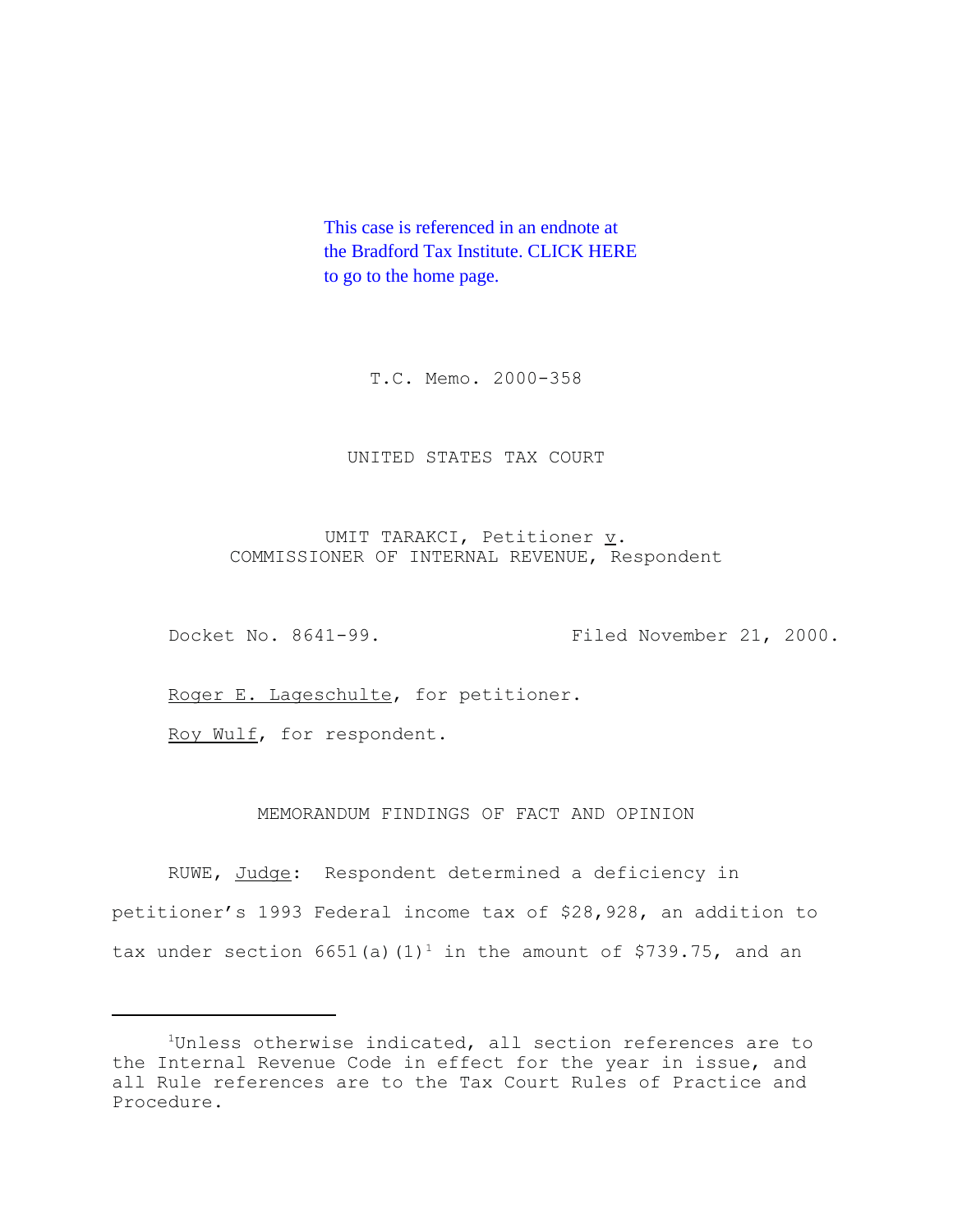accuracy-related penalty under section 6662(a) in the amount of \$5,785.60.2

After concessions, the issues for decision<sup>3</sup> are:  $(1)$ Whether petitioner's leasing activity was a trade or business; (2) whether petitioner's losses constitute nondeductible passive losses under section 469; (3) whether petitioner substantiated deductions claimed on his Schedule C, Profit or Loss From Business; (4) whether petitioner is liable for an addition to tax for failing to timely file his 1993 Federal income tax return; and (5) whether petitioner is liable for the accuracy-related penalty under section 6662(a).

### FINDINGS OF FACT

Some of the facts have been stipulated and are so found. The stipulation of facts and the accompanying exhibits are incorporated herein by this reference. Petitioner is a cash method taxpayer who resided in Fall City, Washington, at the time he filed his petition.

Petitioner is a scientist with an M.S. degree in solid state devices and a Ph.D. degree in ultrasonic and semiconductor device

<sup>&</sup>lt;sup>2</sup>All subsequent references to monetary amounts are rounded to the nearest dollar.

<sup>&</sup>lt;sup>3</sup>The notice of deficiency contains adjustments to petitioner's itemized deductions and statutory exemption allowance for the year in issue. These are computational adjustments which will be resolved by the outcome of the issues to be decided, and we do not separately address them.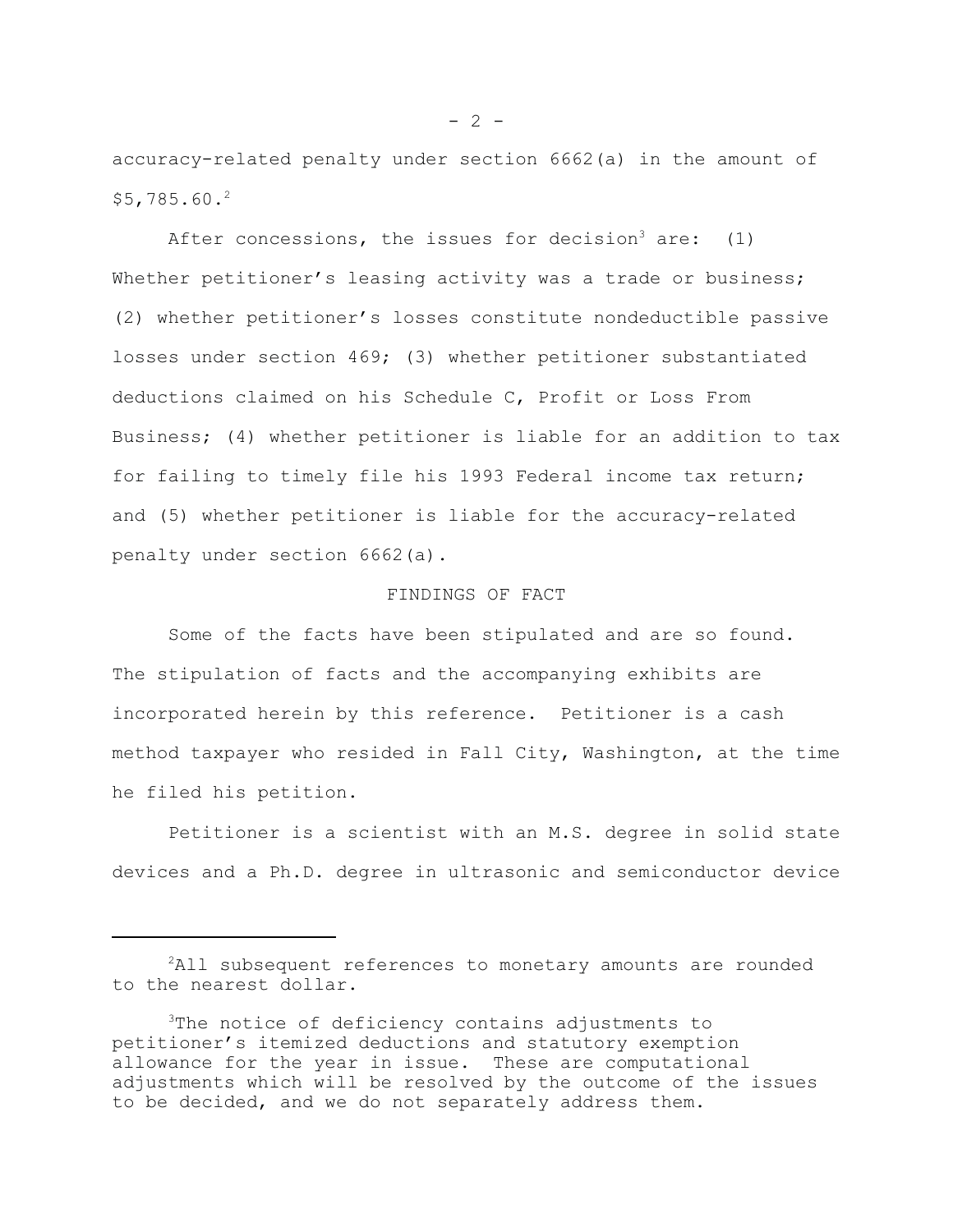issues. Petitioner has worked for various companies dealing with the applications of ultrasound, a highly specialized and technical subject matter. In June of 1993, petitioner's employment with Acuson, an ultrasound company located in California, ended after 5-1/2 years of service. In August of 1993, petitioner commenced employment with Siemens Ultrasound, located in Washington State. Petitioner moved to Washington at that time but returned to California on the weekends throughout the remainder of 1993. At the time of trial, petitioner remained employed with Siemens Ultrasound.

In 1989, petitioner formed a sole proprietorship, "Cilena Industries" (Cilena), under the laws of the State of California for the purpose of manufacturing special semiconductor devices and materials and conducting research in the semiconductor industry. Petitioner originally intended to use Cilena as the main business entity from which to conduct research and development. However, petitioner abandoned this intention shortly after formation and, instead, engaged Cilena in other business activities. Cilena's activities for the period 1990 to 1993 included: (1) Providing consulting services; (2) leasing specialized equipment for use in the semiconductor industry;  $4$  and

 $- 3 -$ 

<sup>4</sup>The equipment leased by Cilena included a fixed location clean room facility, air-conditioning and exhaust and other ancillary systems, pattern generation equipment, photomask measurement and photomask defect detection systems, wet (continued...)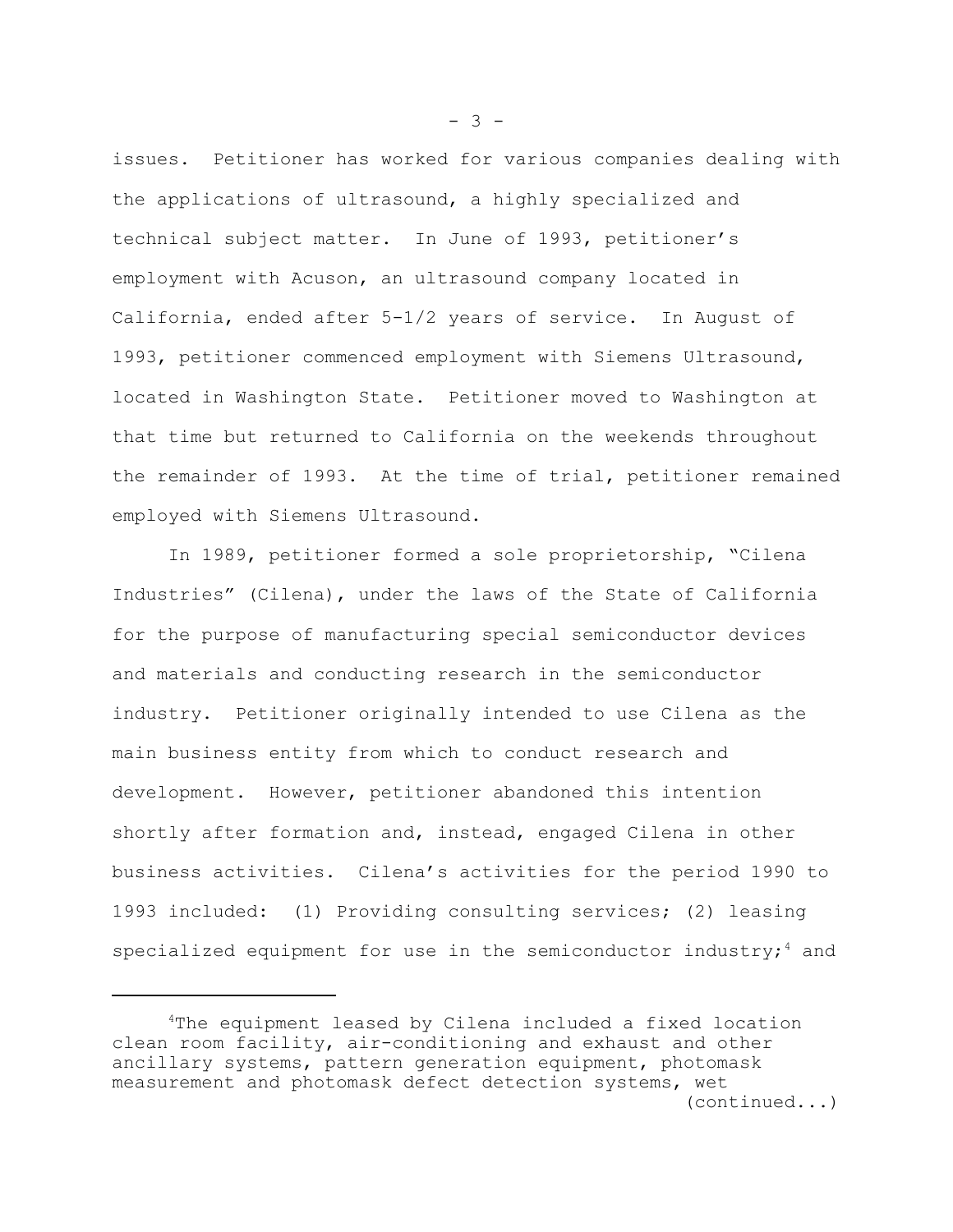(3) the construction and operation of a portable "clean room"5 facility. Cilena maintained a business checking account, and petitioner consistently disclosed the existence of Cilena on his Schedule C. Petitioner never reported any income attributable to the equipment leasing activity.

In October of 1990, petitioner and Raymond Cotter (Mr. Cotter) entered into an oral agreement to commence business as equal partners in "Aeternum", a general partnership formed under the laws of the State of California. On May 22, 1992, petitioner and Mr. Cotter reduced the partnership agreement to writing and specified that Aeternum had been in existence since October 3, 1990. The purpose of Aeternum was to "engage in the general business of electronic device research and development, computerized design, applied research, manufacturing and consulting, and any other business agreed on by the majority of Partners in writing." Petitioner and Mr. Cotter were required to contribute services to Aeternum but were not required to contribute any initial capital. The partnership agreement

 $4$ (...continued)

 $- 4 -$ 

processing equipment, microscopes and measurement systems, a sputter deposition system, photolithography equipment, and miscellaneous items.

 $5$ The portable clean room was a relatively small, mobile structure containing equipment designed to conduct research in the semiconductor field. The temperature inside the structure was precisely controlled and clean-room filtered air was circulated.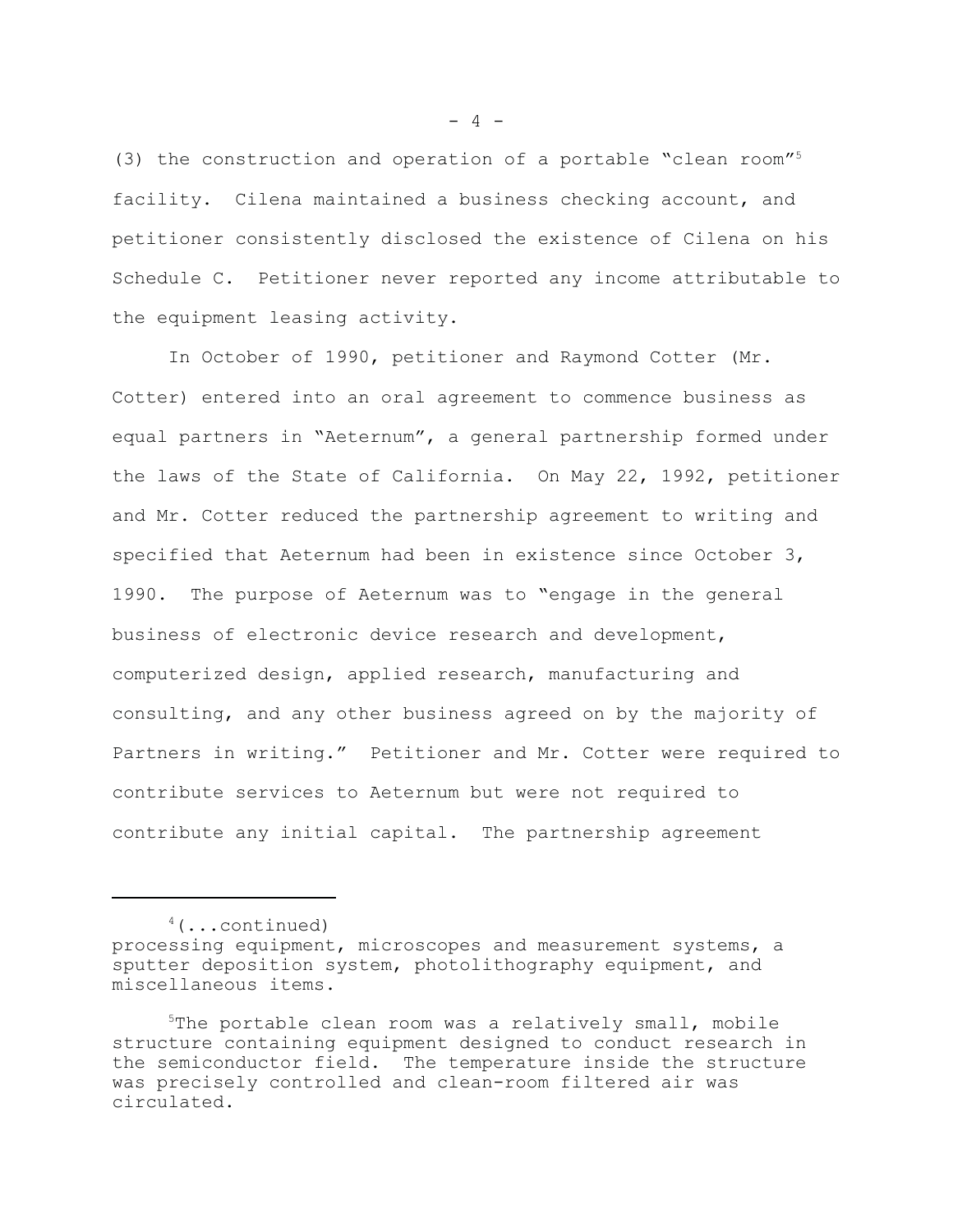provided that all equipment was leased from Cilena, except for four items which were owned by petitioner and Mr. Cotter in proportion to their shares in the partnership. Aeternum originally operated out of the facilities petitioner had leased for Cilena. However, Aeternum's operations soon required a larger facility, and a separate facilities lease was entered into with a third party in May of 1991. Petitioner and Mr. Cotter shared in the maintenance of Aeternum's financial books, but no partnership returns were filed while Aeternum was in existence.<sup>6</sup>

On January 16, 1992, Cilena and Aeternum signed an equipment leasing agreement. The agreement was applicable to "all rental transactions between \* \* \* [Cilena] and \* \* \* [Aeternum] during the period commencing on August 1, 1990 and concluding on December 31, 1996." Petitioner, petitioner's brother Andrew West (Dr. West), and petitioner's cousin Bahadir Icel (Mr. Icel) signed the lease on behalf of Cilena. Petitioner and Mr. Cotter signed the lease agreement on behalf of Aeternum. The monthly amount charged under the equipment lease was to be computed by multiplying the rental value of the equipment by a percentage which was equal to one-twelfth of the highest prevailing U.S. annual prime interest rate plus one-twelfth percent. The lease

 $-5 -$ 

<sup>6</sup>A bankruptcy settlement agreement designated Mr. Cotter as the "Tax Matters Partner" and required him to file Federal and State income tax returns for Aeternum, but it was unclear at the time of trial whether Mr. Cotter had actually filed the returns.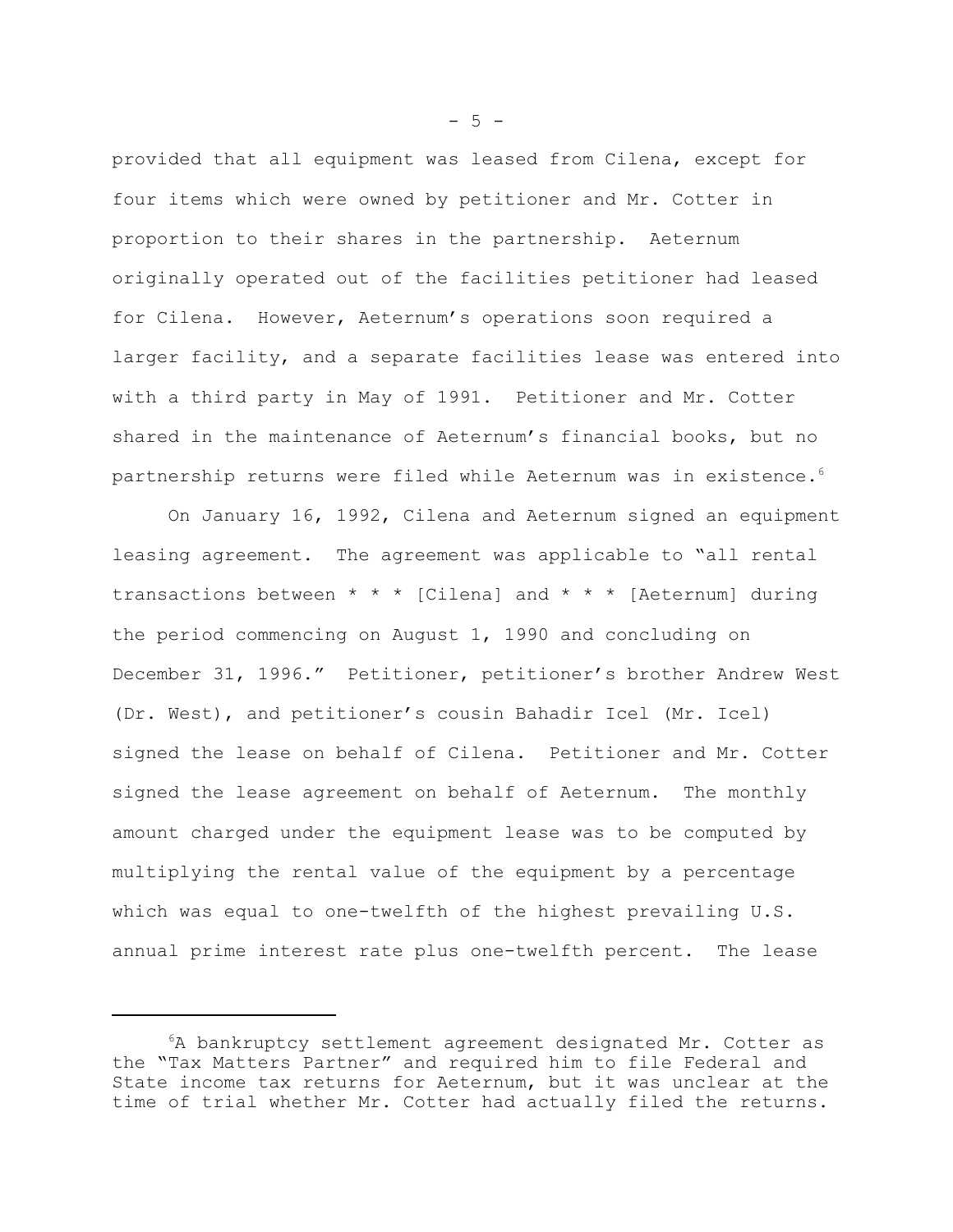agreement acknowledged that the rental price was less than prevailing market rentals for the same or similar equipment. In consideration of this factor, Aeternum was required, at its sole expense, to store any nonrental equipment owned by Cilena in a safe and suitable manner for the remainder of the equipment lease. The lease agreement did not require Cilena to operate, maintain, or render any services with respect to the rental equipment. The lease agreement provided that Aeternum owed Cilena for past due expenses in the amount of \$5,189 for rent and \$9,818 for other expenses and that such debts had to be repaid before petitioner and Mr. Cotter could withdraw any profits from Aeternum. Aeternum was the sole lessee of the equipment and never paid any of the rent due to Cilena under the equipment leasing agreement.

For the period 1990 through April of 1993, Aeternum served between 20 and 30 customers and incurred losses of approximately \$10,000. Neither petitioner nor Mr. Cotter reported his share of this loss. By early 1993, Aeternum was approximately \$21,000 delinquent on the rental payments due under the facilities lease with the third party. No business was conducted by Aeternum after April of 1993, and at that time the facilities lease still had 3 years remaining and approximately \$150,000 in future rental payments.

- 6 -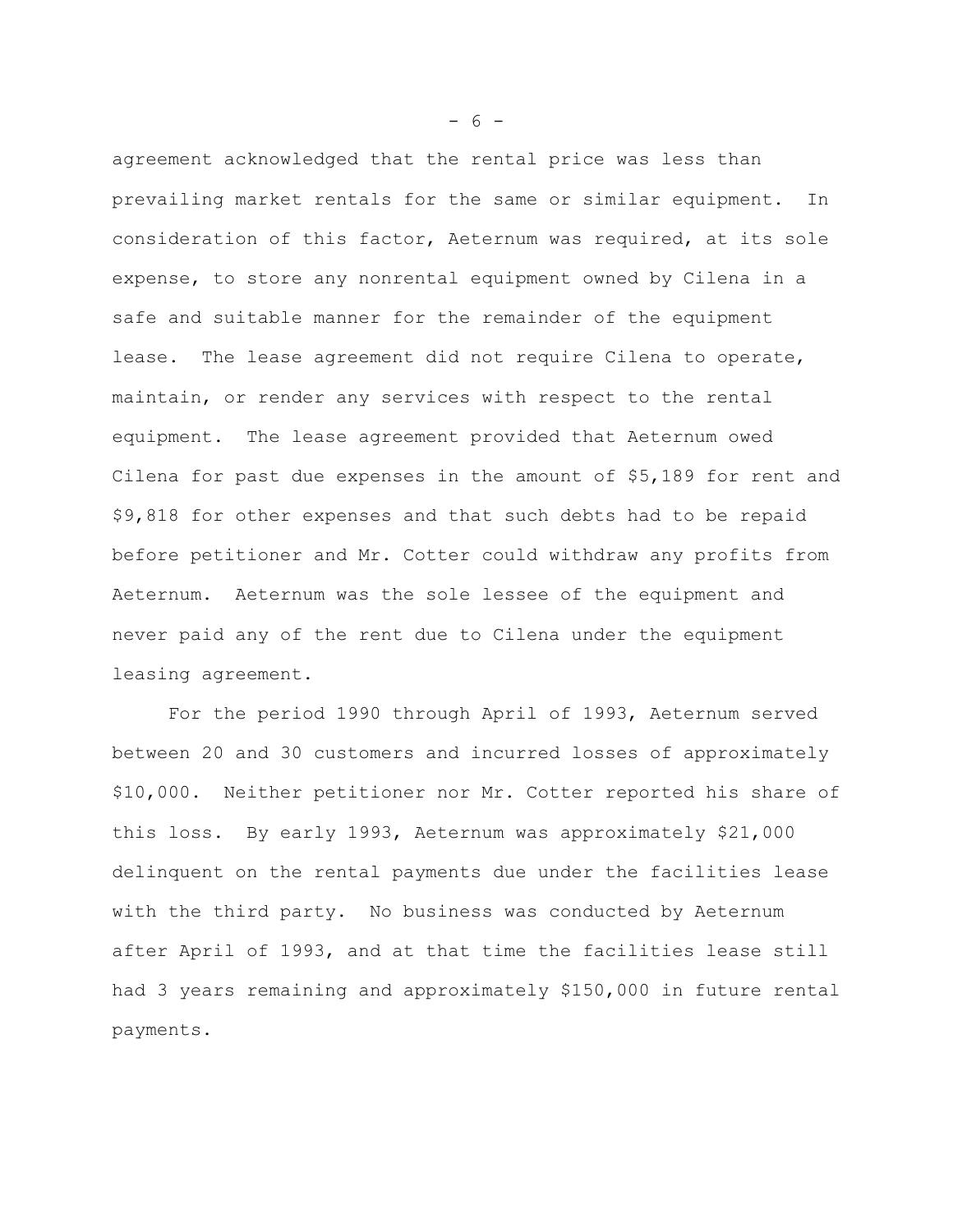On April 21, 1993, petitioner filed for bankruptcy in order to avoid paying the rent due under the facilities lease. A bankruptcy trustee was appointed for petitioner. On April 23, 1993, Mr. Cotter filed a lawsuit against petitioner, Dr. West, and Mr. Icel in the United States Bankruptcy Court for the Northern District of California seeking the dissolution of Aeternum, an accounting, and damages in excess of \$1 million. Petitioner employed various attorneys in connection with his bankruptcy and the defense of Mr. Cotter's lawsuit. Contemporaneous with the lawsuit being filed, petitioner removed the rental equipment from the facilities leased by Aeternum and stored some of the equipment in a storage space rented in Dr. West's name.

An attorney representing petitioner in Aeternum's affairs made the following reference for May 1, 1993, in an invoice to petitioner: "telephone conf. with \* \* \* [petitioner] re representing \* \* \* [Dr. West] in action against landlord re equipment sold to \* \* \* [Dr. West] by \* \* \* [petitioner]". A different attorney representing petitioner in his bankruptcy and Aeternum affairs made the following reference for July 23, 1993, in an invoice to petitioner: "conference with  $* * * [Dr. West's]$ attorney] re: his comments and changes pursuant to list of equipment for items sold".

 $- 7 -$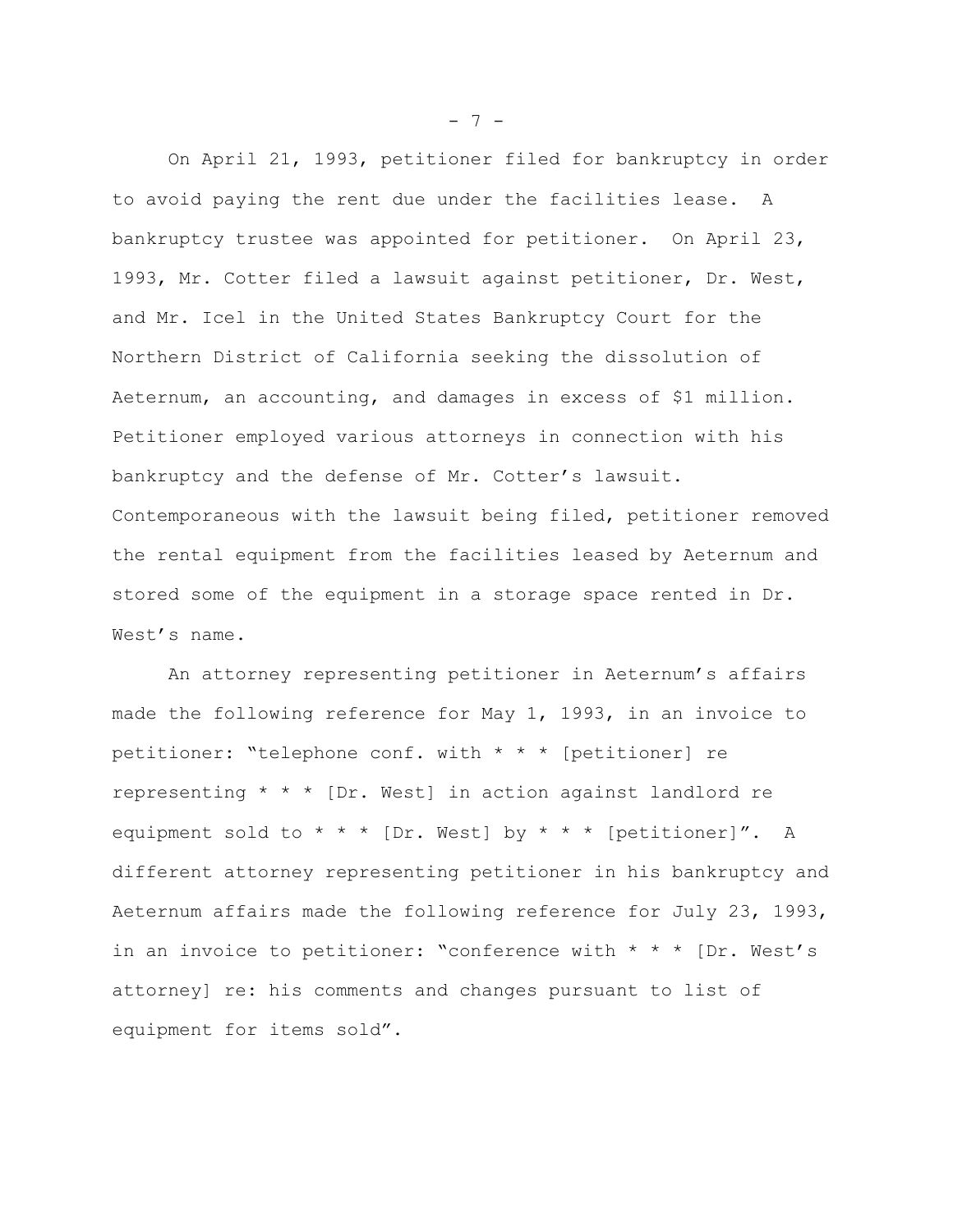On August 30, 1993, petitioner and Mr. Cotter entered into a Mutual Settlement and Release Agreement (Settlement Agreement) under applicable laws of the State of California. In the Settlement Agreement, petitioner made the following representation with respect to the equipment that was leased under the contract between Cilena and Aeternum:

[Petitioner] represents and warrants that he does not own the Leased Equipment and that he assigned such Leased Equipment to  $* * *$  [Dr. West]; as such, to the best of  $* * *$  [petitioner's] knowledge,  $* * *$  [Dr. West] is the true owner of the Leased Equipment.

The "leased equipment" was defined under the Settlement Agreement to be "the equipment used by  $* * *$  [Aeternum] subject to the lease by and between  $* * *$  [Aeternum] and  $* * *$  [Dr. West], as assignee of Cilena Industries."

The Settlement Agreement resolved the litigation that Mr. Cotter had commenced, resulted in the dismissal of petitioner's bankruptcy proceedings, and dissolved Aeternum. Numerous assets, to the extent they were owned by the partnership, were ordered to be transferred to Mr. Cotter. Additionally, other equipment which was originally leased to Aeternum by Cilena was ordered transferred to Mr. Cotter. Mr. Cotter was required to execute and deliver to petitioner a Form UCC-1 Financing Statement,<sup>7</sup> pursuant to California law, securing the rental equipment for an

 $- 8 -$ 

<sup>7</sup>The Form UCC-1 Financing Statement is used to provide public notice of a security agreement. See Cal. Com. Code secs. 9302, 9401-9403 (West 1990).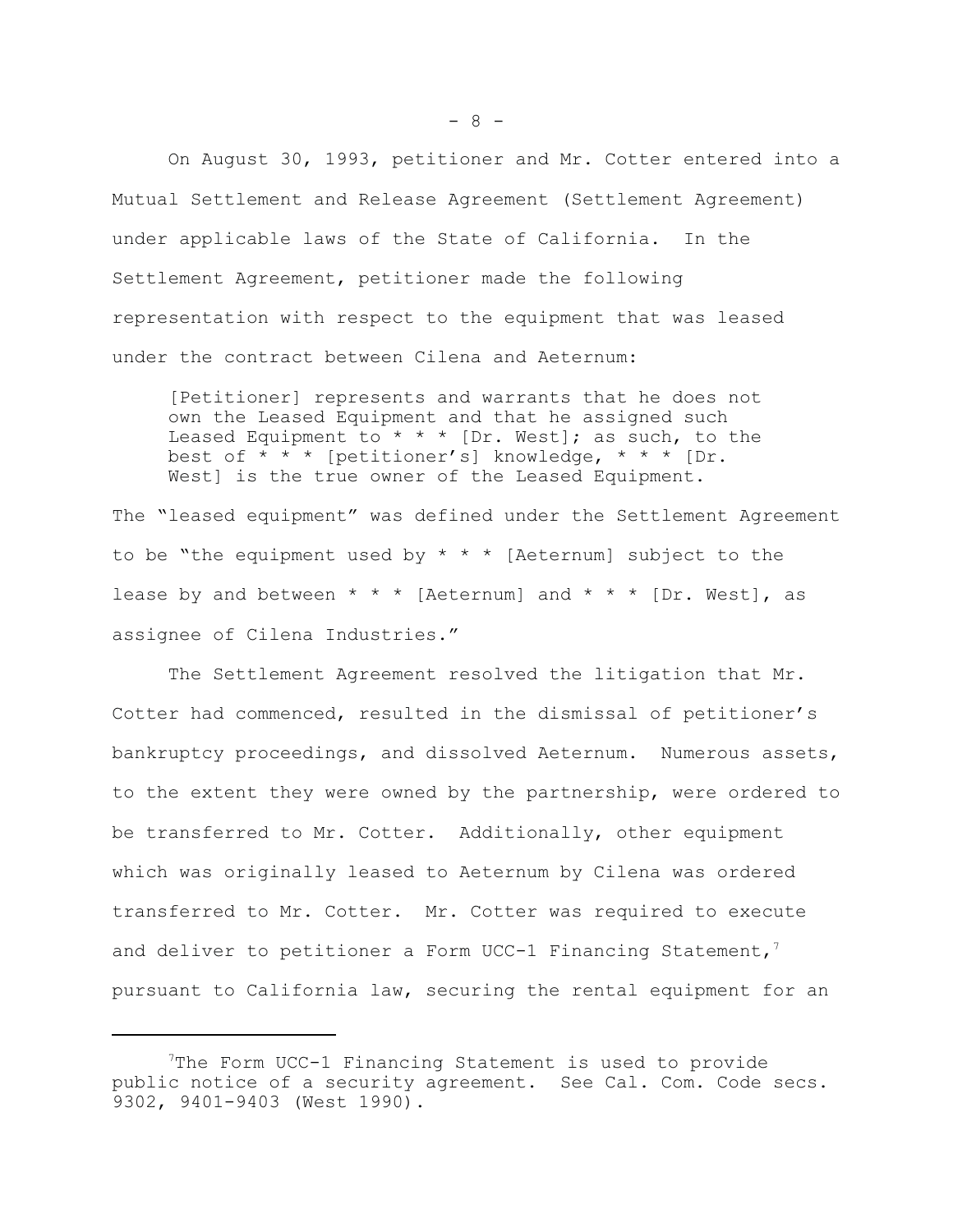indemnity obligation that Mr. Cotter owed petitioner under the Settlement Agreement. The rent owed to Cilena under the equipment lease was not mentioned in the Settlement Agreement.

On June 30, 1995, petitioner filed his 1993 Form 1040, U.S. Individual Income Tax Return. Petitioner reported adjusted gross income of \$47,535 (\$143,054 wage income, \$116 dividend income, \$92,635 business loss, \$3,000 capital loss).

On his Schedule C, petitioner reported \$2,850 in gross receipts for consulting services rendered by Cilena. The amount earned for the consulting services was unrelated to Cilena's equipment leasing activity. The following business expenses were reported on petitioner's Schedule C:

| Item                      | Amount       |
|---------------------------|--------------|
| Legal and professional    | $1$ \$57,924 |
| Depreciation              | 20,815       |
| Equipment storage         | 5,326        |
| Equipment transportation  | 23,669       |
| Travel                    | 3,104        |
| Security antitheft        | 2,394        |
| Car and truck             | 820          |
| Business telephone        | 733          |
| Office                    | 241          |
| Meals                     | 3160         |
| Advertising               | 126          |
| Professional publications | 108          |
| Repairs and maintenance   | 65           |
| Total                     | \$95,485     |

1Petitioner concedes that \$1,635 of the legal and professional fees concerned litigation with his former employer, Acuson, and argues that it should have been reported on his Schedule A, Itemized Deductions, rather than Schedule C.

 $2$ Petitioner concedes that \$1,800 in equipment transportation expenses was not paid until a subsequent year. Accordingly, the equipment transportation expense at issue is \$1,869.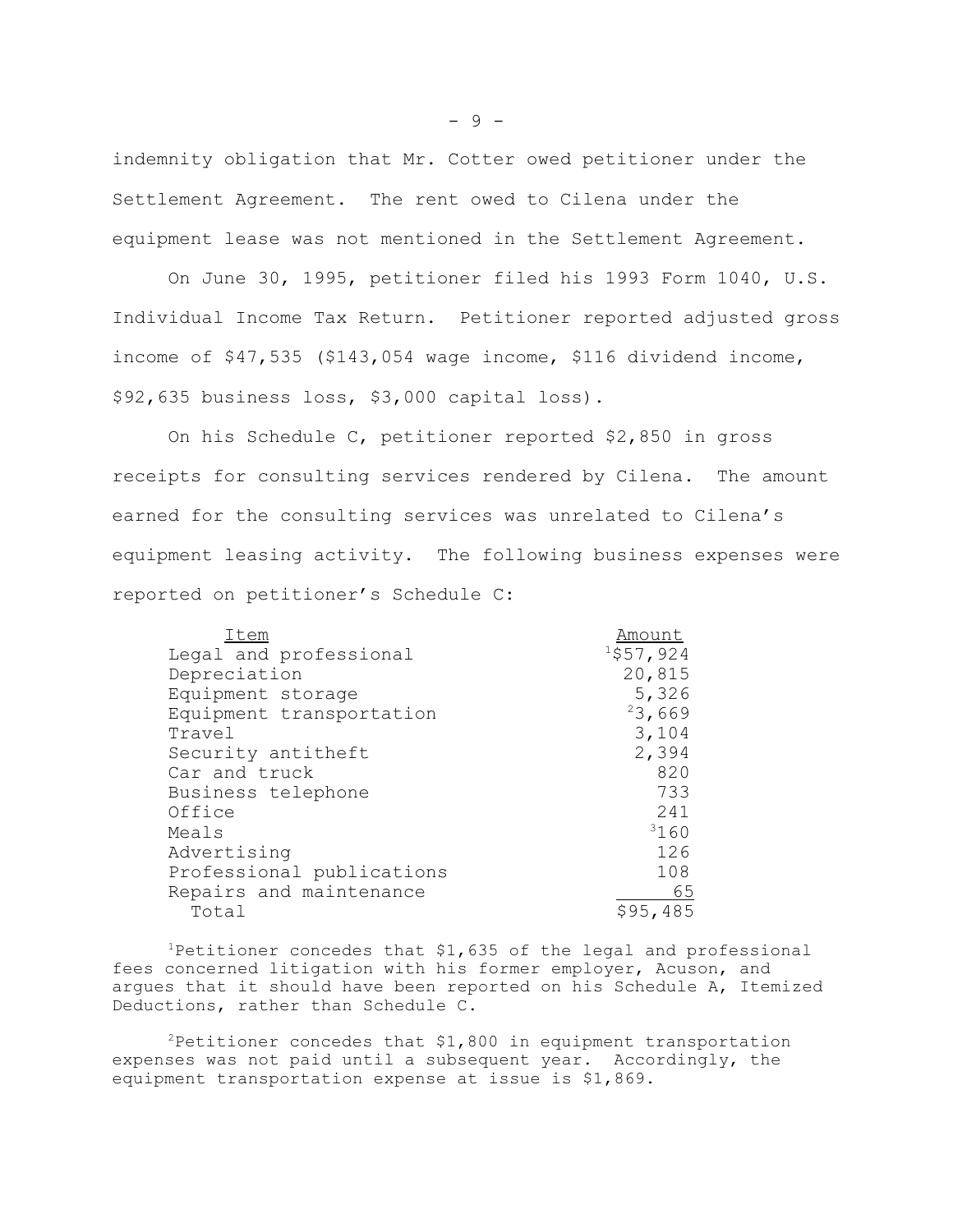3Petitioner concedes that some of the meal expenses were not related to Cilena and further that the meal expenses attributable to Cilena must be reduced. Accordingly, the meal expenses at issue are \$36.

On February 3, 1999, respondent issued a notice of deficiency for the year 1993 disallowing petitioner's entire business loss. Petitioner timely filed a petition to this Court seeking a redetermination. In his amended answer to the petition, respondent asserted that petitioner's 1993 business loss was subject to the passive activity loss limitations of section 469.

#### OPINION

## I. Trade or Business of Leasing Equipment

The notice of deficiency disallowed petitioner's deductions for a variety of reasons, one of which was that petitioner did not establish that he was in the trade or business of leasing equipment. Respondent did not make this argument in his original brief and only alluded to it in his reply brief.<sup>8</sup>

Based on the evidence in the record, we hold that petitioner engaged in the trade or business of leasing equipment with the primary purpose of making a profit. See Commissioner v. Groetzinger, 480 U.S. 23, 35 (1987); Wolf v. Commissioner, 4 F.3d 709, 713 (9th Cir. 1993), affg. T.C. Memo. 1991-212; Warden v. Commissioner, T.C. Memo. 1995-176, affd. without published

<sup>&</sup>lt;sup>8</sup>Respondent has not challenged whether the provision of consulting services and operation of a portable clean room were trade or business activities of petitioner.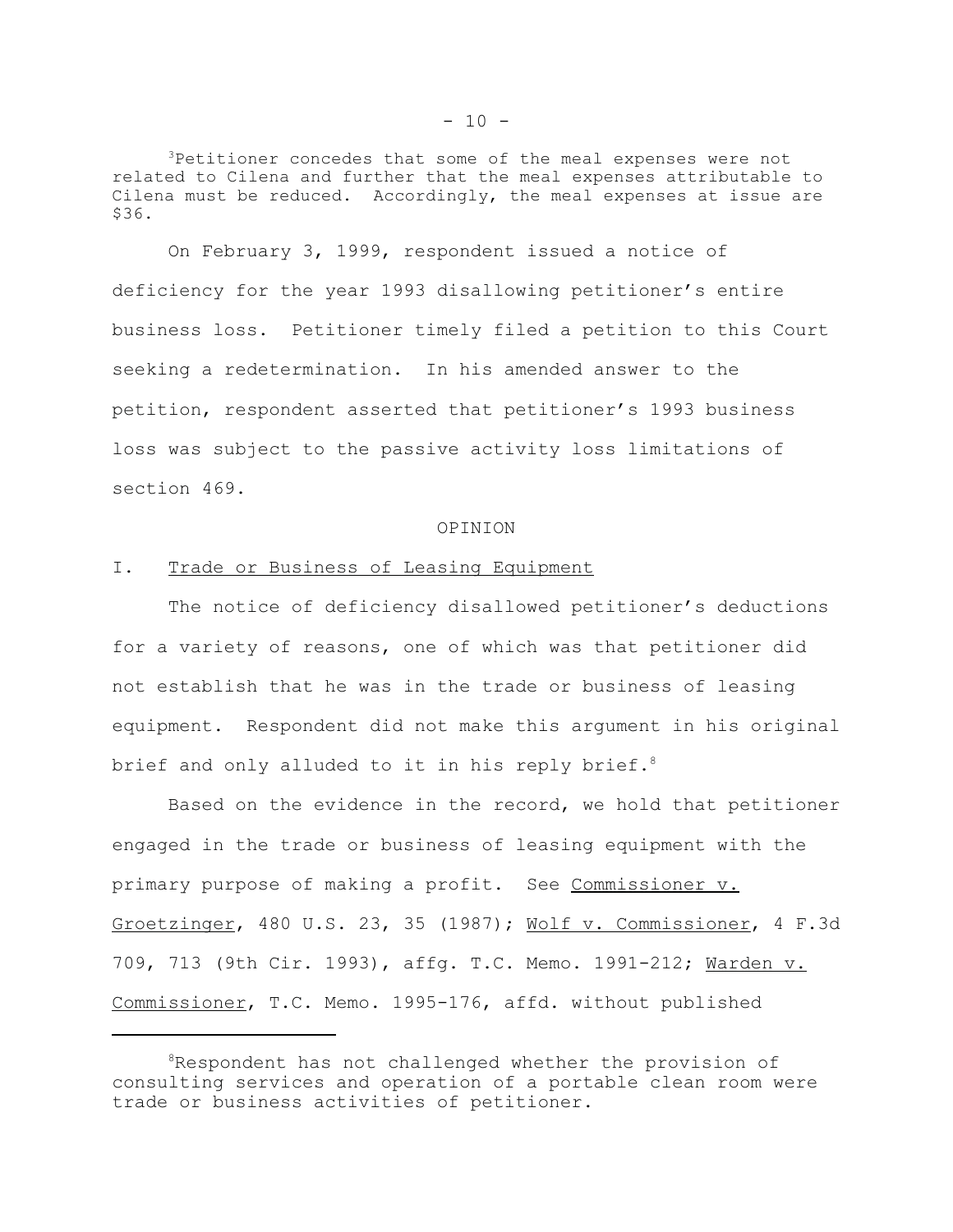opinion 111 F.3d 139 (9th Cir. 1997). While the activity was ultimately not profitable, petitioner's original intention of using the equipment for his own business, his noncollection of rent to promote his interest in Aeternum, his intelligence with respect to the semiconductor industry and the equipment being leased, and the absence of elements of personal pleasure or recreation all indicate that petitioner's primary purpose was generating a profit.

## II. Section 469

Respondent's primary argument is that any loss incurred by petitioner was incurred in a leasing activity and therefore should be disallowed pursuant to the passive activity loss limitations of section 469. Because respondent first asserted the passive loss argument in his amended answer, respondent bears the burden of proof on this issue. See Rule  $142(a)$ ; Shea v. Commissioner, 112 T.C. 183, 191 (1999).

### A. Active or Passive Loss

Pursuant to section 469(a), a passive activity loss is generally not allowed as a deduction for the year in which it is sustained. A passive activity loss is defined as the excess of the aggregate losses from all passive activities for the taxable year over the aggregate income from all passive activities for that year. See sec. 469(d)(1). Passive activities are those activities which involve the conduct of a trade or business in

 $- 11 -$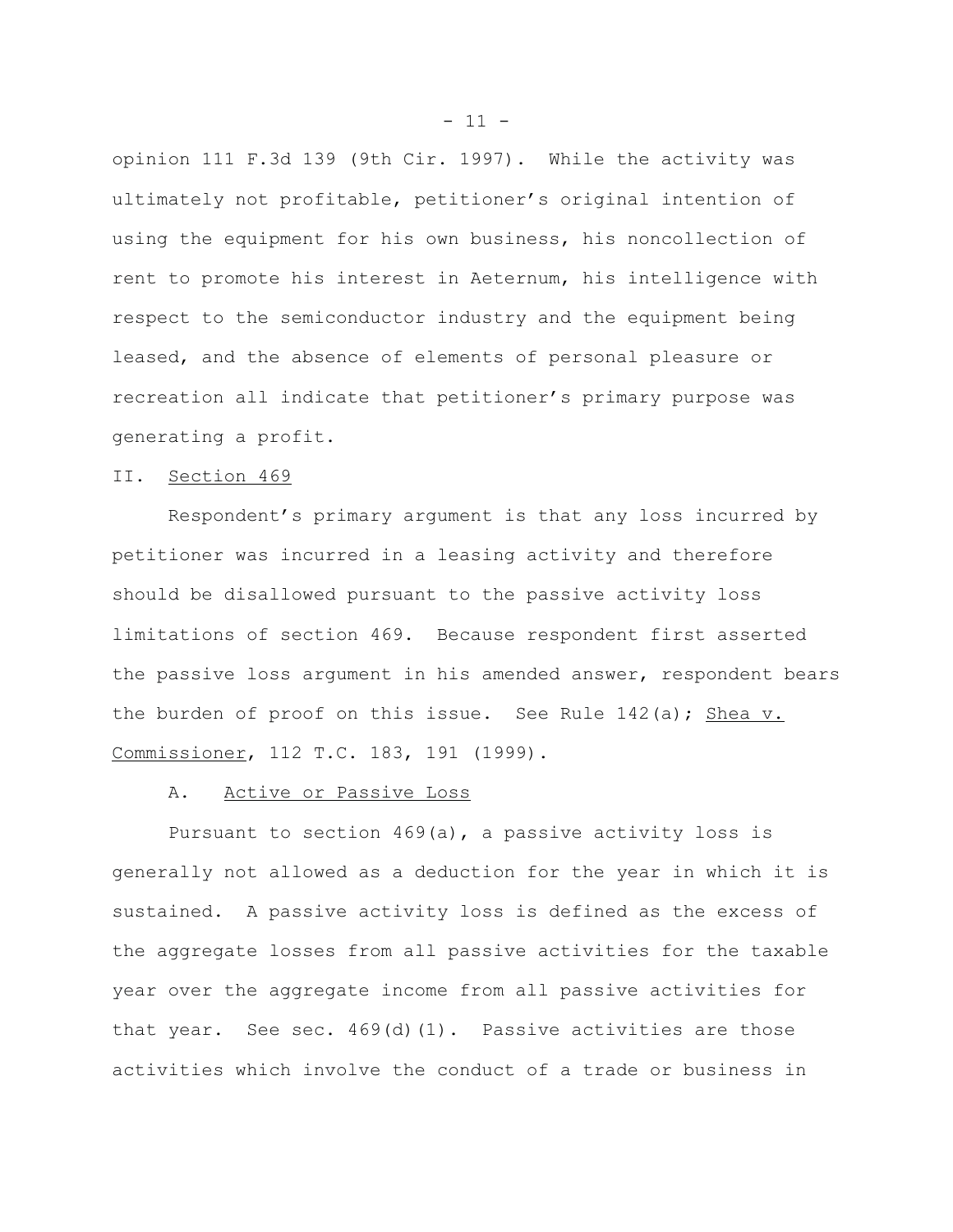which the taxpayer does not materially participate. See sec. 469(c)(1). Rental activities are presumptively passive, without regard to whether the taxpayer materially participates in the activity. See sec.  $469(c)(2)$ , (4). Both parties agree that petitioner's equipment leasing activity is a rental activity and that the income therefrom is passive in nature, unless petitioner qualifies under one of the six exceptions listed in the regulations. See Welch v. Commissioner, T.C. Memo. 1998-310; sec.  $1.469-1T(e)$  (3)(ii)(A) through (F), Temporary Income Tax Regs., 53 Fed. Reg. 5702 (Feb. 25, 1988).

# B. Incidental Exception

An activity involving the use of tangible property is not considered a rental activity if "The rental of such property is treated as incidental to a nonrental activity of the taxpayer" for the taxable year. Sec.  $1.469-1T(e)$  (3)(ii)(D), Temporary Income Tax Regs., supra at  $5702$ . Section  $1.469-1T(e)$  (3)(vi)(C), Temporary Income Tax Regs., 53 Fed. Reg. 5703 (Feb. 25, 1988), provides, in pertinent part:

(C) Property used in a trade or business. The rental of property during a taxable year shall be treated as incidental to a trade or business activity (within the meaning of paragraph (e)(2) of this section) if and only if--

(1) The taxpayer owns an interest in such trade or business activity during the taxable year;

(2) The property was predominantly used in such trade or business activity during the taxable

 $- 12 -$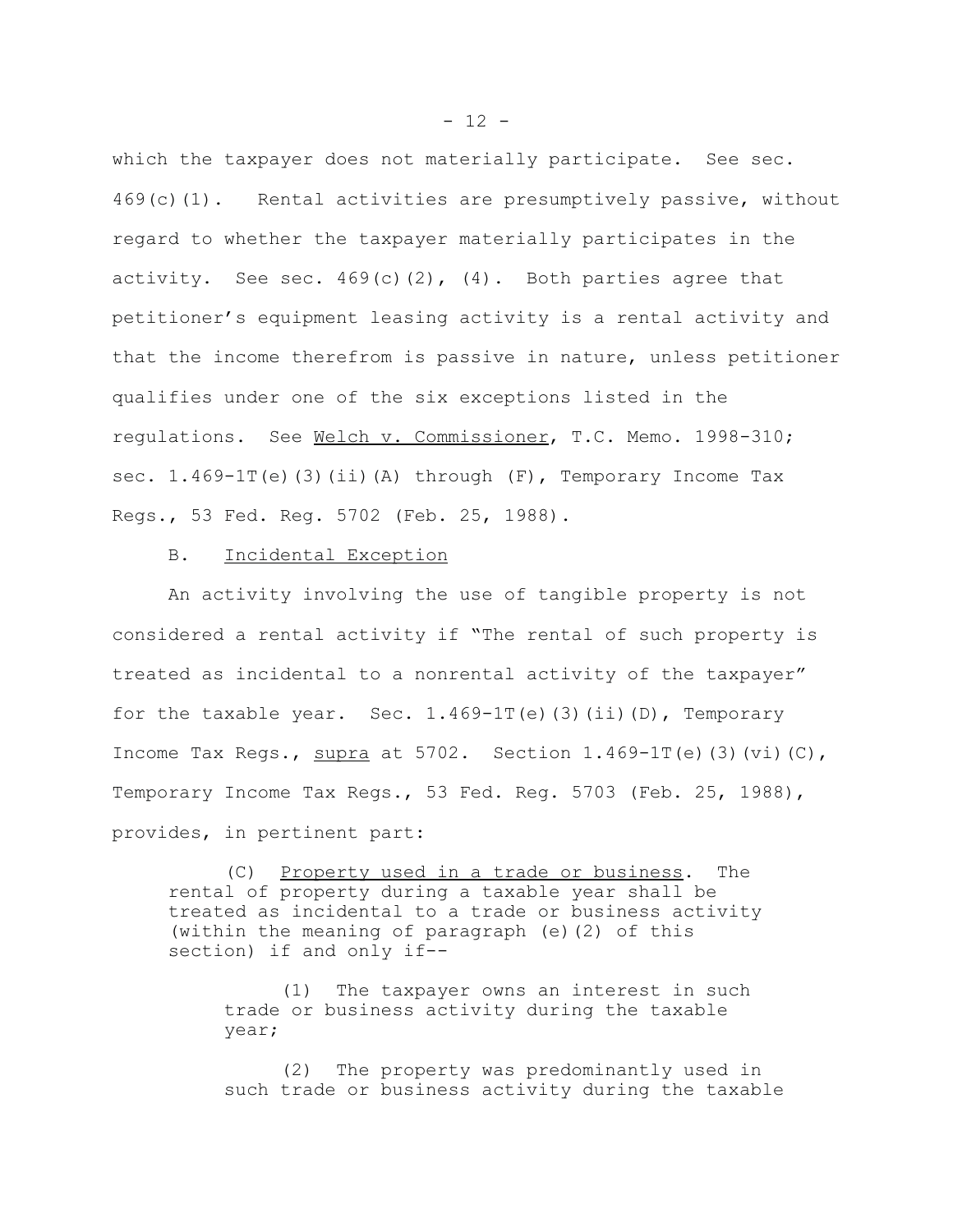year or during at least two of the five taxable years that immediately precede the taxable year; and

(3) The gross rental income from such property for the taxable year is less than two percent of the lesser of--

> (i) The unadjusted basis of such property; and

(ii) The fair market value of such property.

Respondent's sole argument is that the "incidental" exception does not apply because the equipment leasing activity was not incidental to any other activity of Cilena. Petitioner contends that the trade or business activities of Aeternum are trade or business activities of petitioner for purposes of this exception.

A "trade or business activity", for purposes of the "incidental" exception, is defined as an activity (other than a rental activity or an activity incidental to the activity of holding property for investment) that: (1) Involves the conduct of a trade or business (within the meaning of section  $162$ ); (2) is conducted in anticipation of the commencement of a trade or business; or (3) involves research or experimental expenditures that are deductible under section  $174.^9$  Sec. 1.469-4(b)(1),

 $9$ Sec. 1.469-1T(e)(3)(vi)(C), Temporary Income Tax Regs., 53 Fed. Reg. 5703 (Feb. 25, 1988), references paragraph (e)(2) for the definition of "trade or business activity." Paragraph (e)(2) references sec. 1.469-1(e)(2), Income Tax Regs., which further (continued...)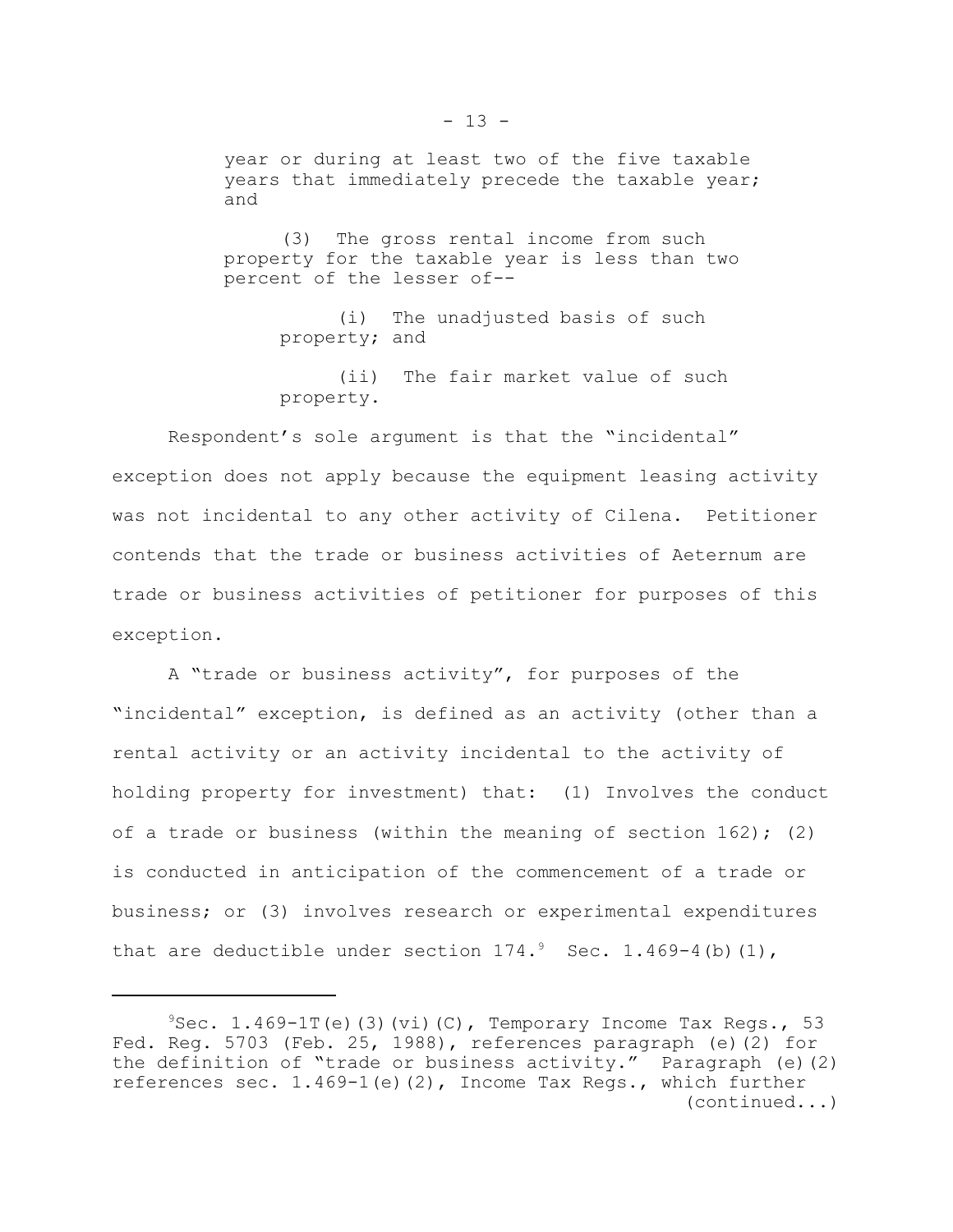Income Tax Regs. The evidence in the record establishes that Aeternum, a general partnership engaged in the manufacturing of semi-conductor devices, was a trade or business.

The first issue is whether the trade or business activities of Aeternum, a general partnership, can be classified as the trade or business activities of petitioner for purposes of the "incidental" exception. The regulations require that the taxpayer own "an interest in such trade or business activity", not that the taxpayer be the sole owner of the trade or business. Sec.  $1.469-1T(e)$  (3)(vi)(C)(1), Temporary Income Tax Regs., 53 Fed. Reg. 5703 (Feb. 25, 1988). Section 1.469-4(a), Income Tax Regs., provides that a taxpayer's activities include those conducted through a partnership for purposes of grouping a taxpayer's trade or business activities with rental activities. Additionally, petitioner was actively involved in affairs of the general partnership and substantially contributed both time and effort to the success of Aeternum. Based on the regulations and the facts before us, we hold that the trade or business activities of petitioner for 1993 include the trade or business activities of Aeternum for purposes of the "incidental" exception. Cf. Podell v. Commissioner, 55 T.C. 429, 433 (1970) (interpreting "his trade or business" under section 1221(1) to

 $- 14 -$ 

 $9($ ...continued) references sec. 1.469-4(b)(1), Income Tax Regs.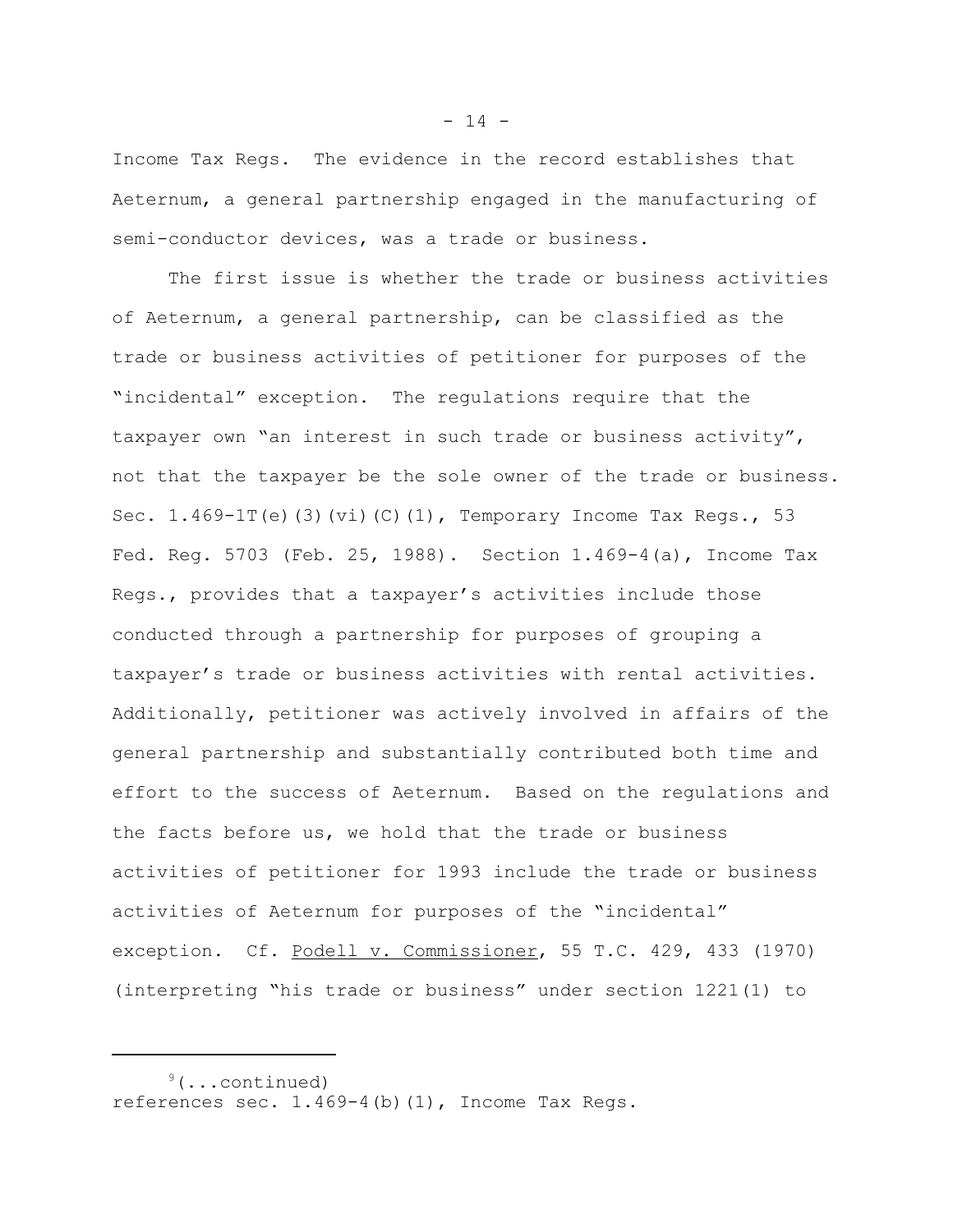mean the trade or business of the partnership).

To gain entitlement to the "incidental" exception, petitioner must pass a three-part test. The first part requires petitioner to own an interest in Aeternum during 1993. Petitioner was a 50-percent owner of Aeternum from October of 1990 until the partnership was effectively dissolved in August of 1993. The second part requires a finding that the equipment was predominantly used by Aeternum during 1993 or during at least two of the previous 5 taxable years. The evidence shows that Aeternum relied on Cilena's equipment to manufacture products for the period 1990 through April of 1993 and that the equipment was an integral part of the partnership business. The final part requires that petitioner's gross rental income from the equipment leasing activity be less than 2 percent of the lesser of the unadjusted basis of the equipment and the fair market value of the equipment. Petitioner reported zero gross rental income from the equipment for 1993, as well as for the previous taxable years during which the equipment lease was in effect. The evidence in the record reflects that the equipment had an unadjusted basis and fair market value above zero. Respondent, who carries the burden of proof as to this issue, has failed to present evidence that petitioner received gross rental income and has also failed to establish the unadjusted basis or fair market value of the equipment. We hold that the "incidental" exception set forth in

#### $- 15 -$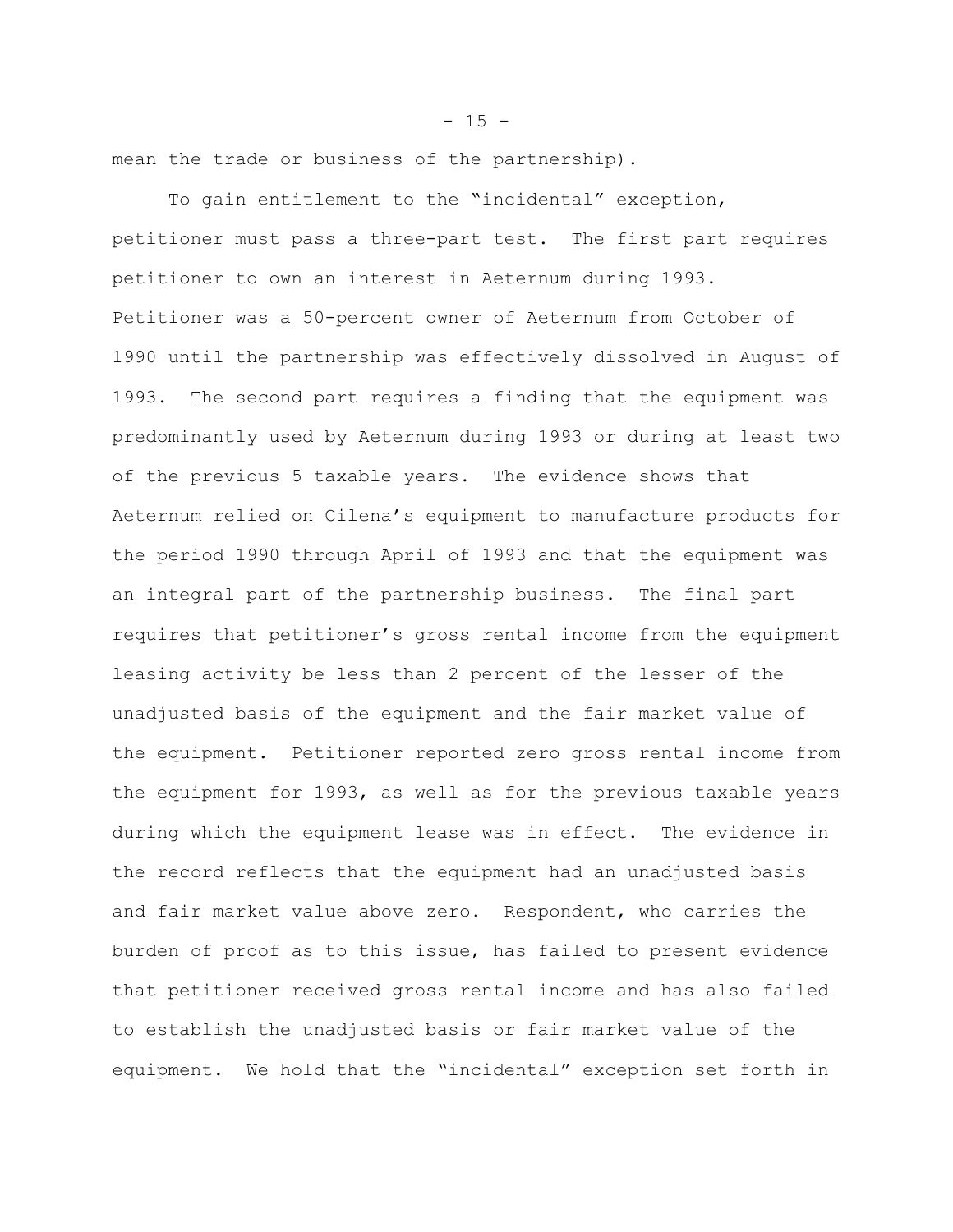the regulations under section 469 applies to petitioner.

The passive loss limitations of section 469 still apply to petitioner unless the material participation standard is met. See sec. 469(c)(1); Welch v. Commissioner, supra. A taxpayer is treated as materially participating in an activity only if the taxpayer is involved in the activity on a basis which is regular, continuous, and substantial. See sec. 469(h)(1). Petitioner conducted the equipment leasing activity through his sole proprietorship and personally purchased equipment, used materials to construct equipment for use in the operations of the partnership, maintained business expense records, and conducted transactions relating to the leasing activity. Based on all the facts and circumstances, we hold that petitioner was involved in the leasing activity on a basis that was regular, continuous, and substantial. See sec. 1.469-5T(a)(7), Temporary Income Tax Regs., 53 Fed. Reg. 5726 (Feb. 25, 1988).

## III. Entitlement and Substantiation of Claimed Deductions

Deductions are a matter of legislative grace, and the taxpayer bears the burden of proving the entitlement to any deduction claimed. See INDOPCO, Inc. v. Commissioner, 503 U.S. 79, 84 (1992); New Colonial Ice Co. v. Helvering, 292 U.S. 435, 440 (1934).<sup>10</sup> Taxpayers must substantiate any deductions

 $- 16 -$ 

 $10$ Sec. 7491, as effective for court proceedings arising in connection with examinations after July 22, 1998, shifts the (continued...)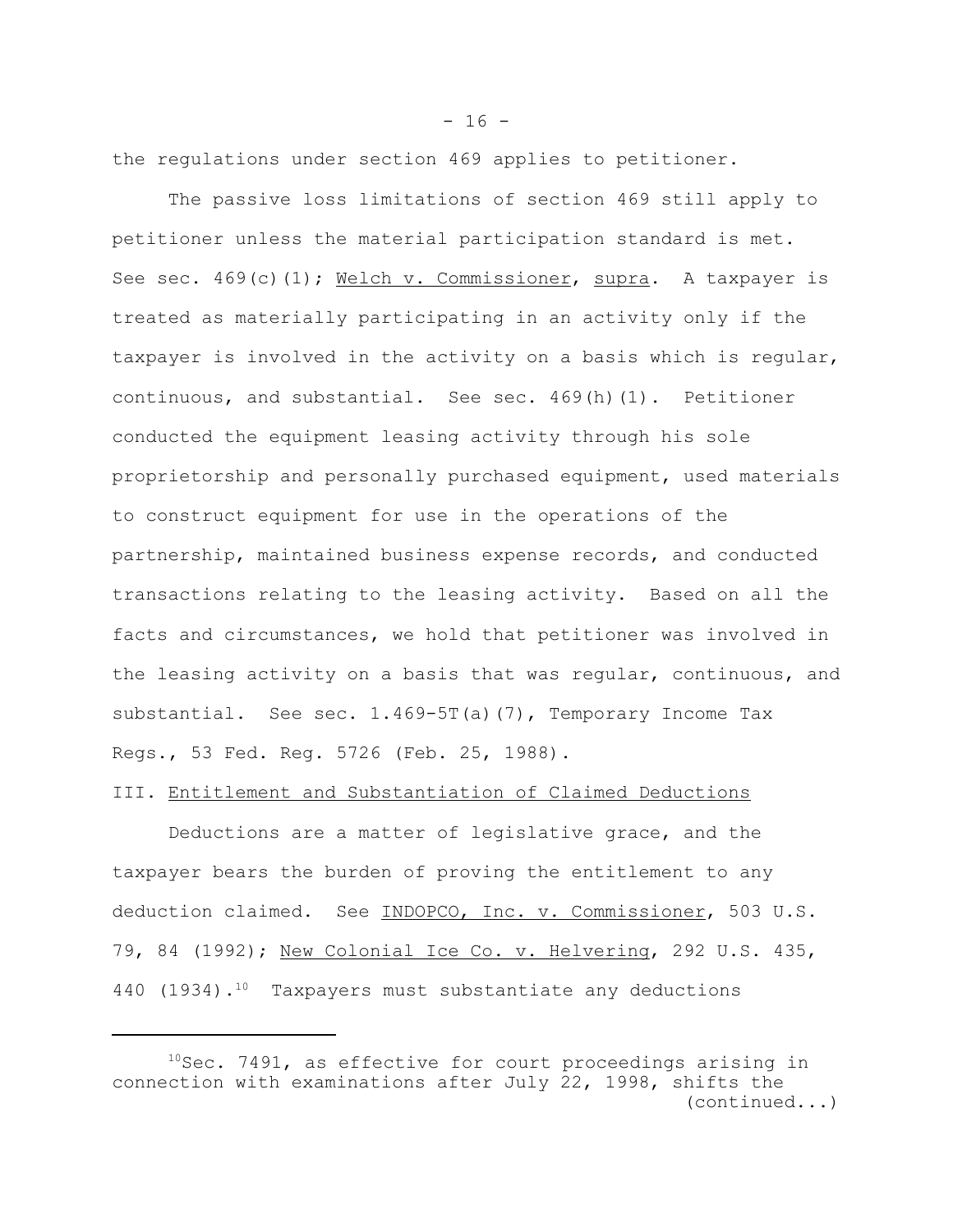claimed. See Hradesky v. Commissioner, 65 T.C. 87, 89-90 (1975), affd. per curiam 540 F.2d 821 (5th Cir. 1976). Taxpayers are required to maintain records sufficient to enable the Commissioner to determine the taxpayer's correct tax liability. See sec. 6001; sec. 1.6001-1(a), Income Tax Regs.

Section 162(a) allows a deduction for all ordinary and necessary expenses incurred during the taxable year in carrying on a trade or business. To be "necessary" an expense must be "appropriate and helpful" to the taxpayer's business. Welch v. Helvering, 290 U.S. 111, 113 (1933). To be "ordinary" the transaction which gives rise to the expense must be of common or frequent occurrence in the type of business involved. Deputy v. du Pont, 308 U.S. 488, 495 (1940).

The Schedule C deductions in issue fall into eight categories: (1) Legal and professional fees; (2) depreciation; (3) travel and meals; (4) equipment transportation and storage; (5) office; (6) telephone; (7) security; and (8) advertising.

 $10$  (...continued)

- 17 -

burden of proof to the Commissioner, subject to certain limitations, where a taxpayer introduces credible evidence with respect to factual issues relevant to ascertaining the taxpayer's liability for tax. See Internal Revenue Service Restructuring and Reform Act of 1998, Pub. L. 105-206, sec. 3001, 112 Stat. 726-727. Respondent contends that the examination commenced before July 22, 1998, and petitioner has not argued that sec. 7491 is applicable to him.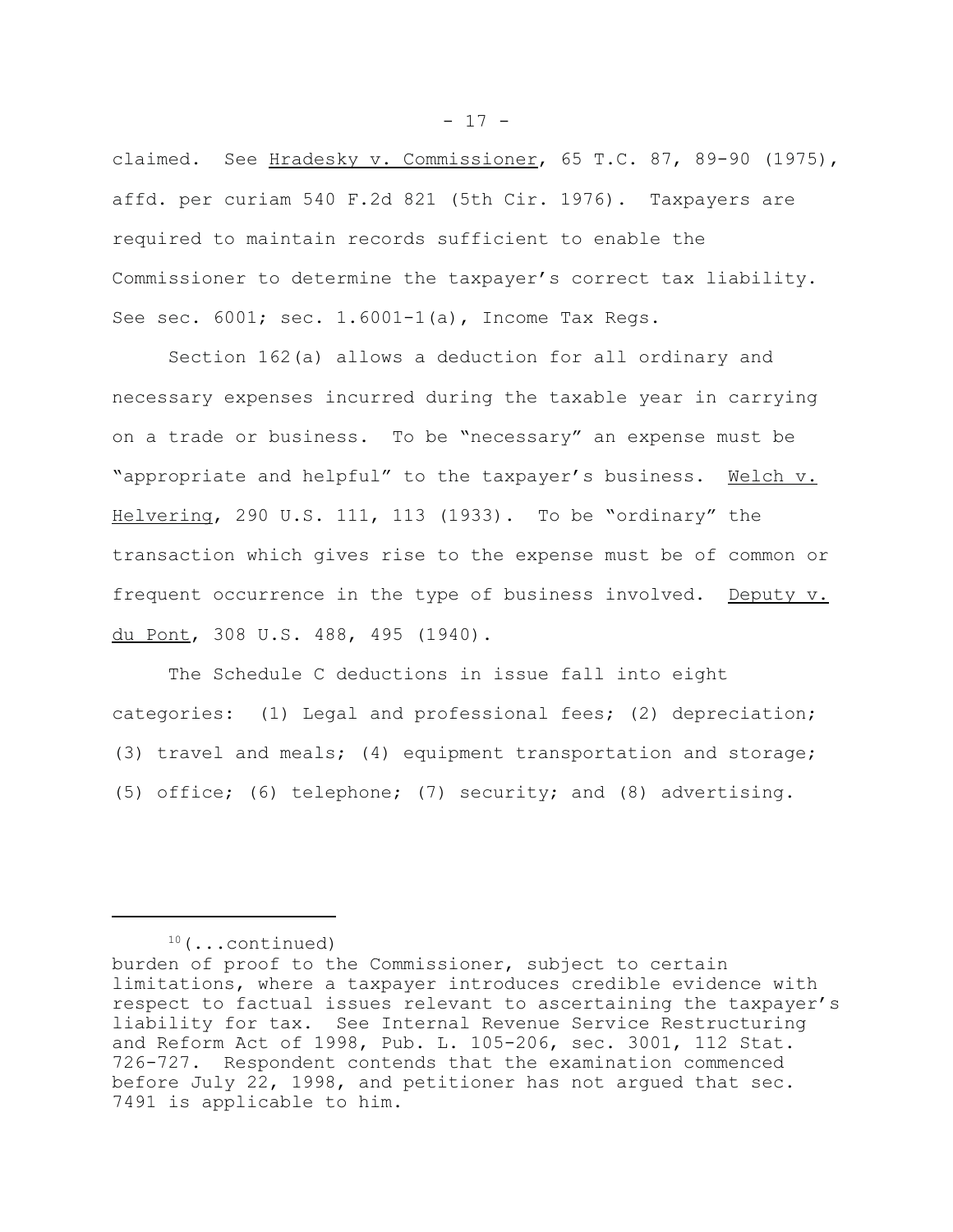$- 18 -$ 

# A. Legal and Professional Fees

Petitioner claimed a deduction of  $$57,924$ <sup>11</sup> for legal and professional expenses. The amounts in issue relate to expenses associated with petitioner's personal bankruptcy proceeding and with defending against the lawsuit filed by Mr. Cotter. Petitioner argues that such expenses are deductible because they are related to his trade or business interests. Respondent argues that such expenses are not ordinary and necessary and that petitioner has failed to provide a basis for allocating the costs between business and personal expenses.

Section 162(a) allows a deduction for all ordinary and necessary expenses paid or incurred during the year in carrying on a trade or business. Section 262(a) disallows a deduction for personal expenses. To decide whether an expense is deductible as a trade or business expense as opposed to a nondeductible personal expense, we look to the origin and character of the expense. See Woodward v. Commissioner, 397 U.S. 572, 577 (1970); United States v. Gilmore, 372 U.S. 39, 48 (1963);<sup>12</sup> American

<sup>&</sup>lt;sup>11</sup>Petitioner concedes that  $$1,635$  of this amount was incorrectly reported on his Schedule C but contends that it may be deductible on Schedule A as a miscellaneous itemized deduction. Petitioner failed to provide computations or other evidence to support this contention.

 $12$ "[T]he origin and character of the claim with respect to which an expense was incurred, rather than its potential consequences upon the fortunes of the taxpayer, is the controlling basic test of whether the expense was 'business' or (continued...)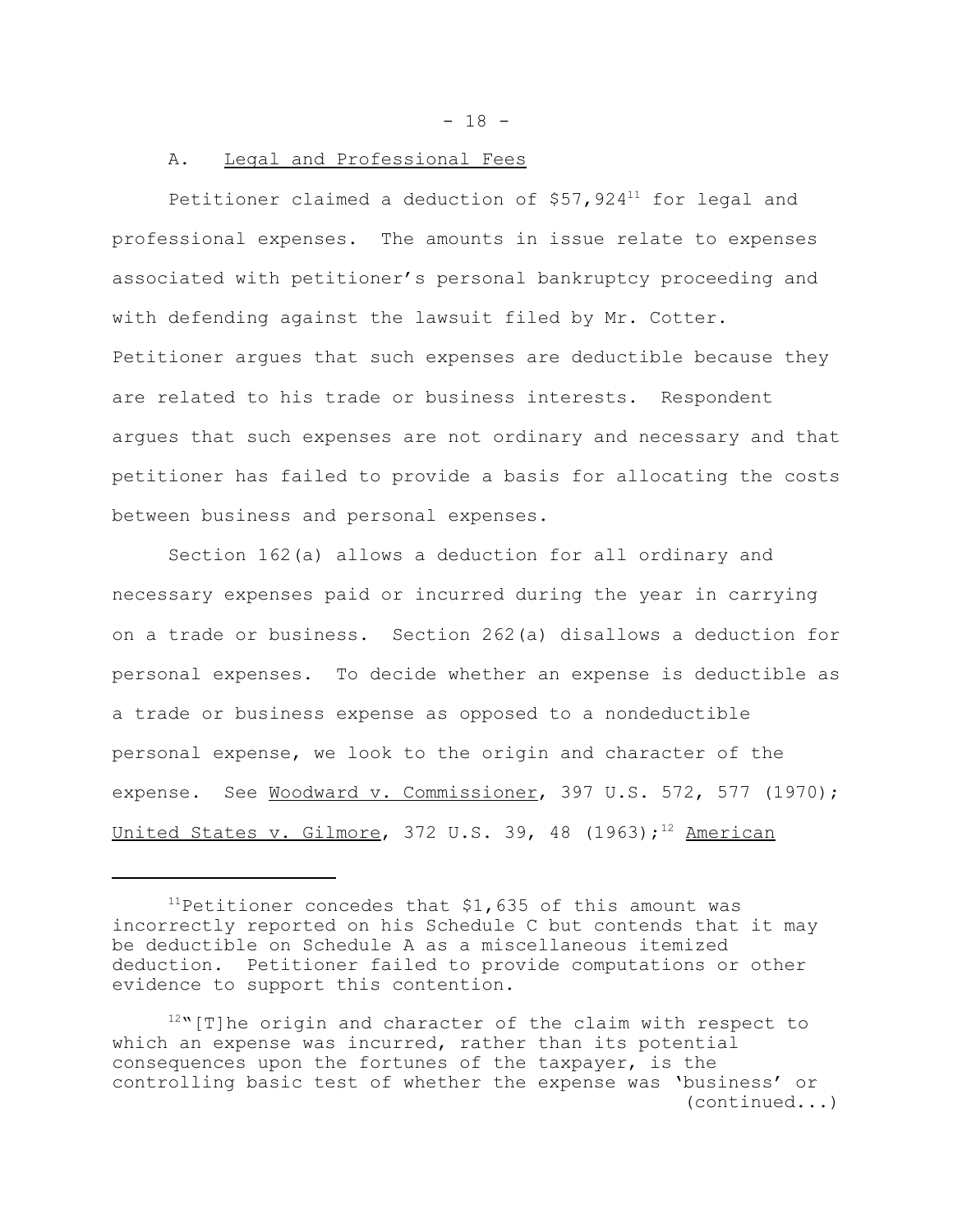Stores Co. & Subs. v. Commissioner, 114 T.C. 458, 470 (2000). Legal expenses are deductible if the claim arises in connection with the taxpayer's profit-seeking activities. See United States v. Gilmore, supra at 48. In the present case, if petitioner's personal bankruptcy is proximately related to his trade or business, then the legal expenses associated with the bankruptcy are deductible. See Kornhauser v. United States, 276 U.S. 145, 153 (1928); Dowd v. Commissioner, 68 T.C. 294, 303-304 (1977); Ainsworth v. Commissioner, T.C. Memo. 1987-398; Cox v. Commissioner, T.C. Memo. 1981-552.

In April of 1993, petitioner filed for bankruptcy in order to avoid paying the rent Aeternum owed under the facilities lease. Petitioner argues that his bankruptcy resulted from the liabilities of Aeternum, and, thus, the expenses originated from the business affairs of Aeternum and are deductible under section 162. The origin of the claim in this case was petitioner's share of the liability for the debt owed by Aeternum, a business in which petitioner had a 50-percent interest. Aeternum's failure to pay rent forced petitioner into seeking bankruptcy protection. The legal expenses incurred by petitioner were related to the business activities of Aeternum and are deductible. See sec. 162(a); see also Scofield v. Commissioner, T.C. Memo. 1997-547.

 $- 19 -$ 

 $12$  (...continued) 'personal'". United States v. Gilmore, 372 U.S. 39, 49 (1963).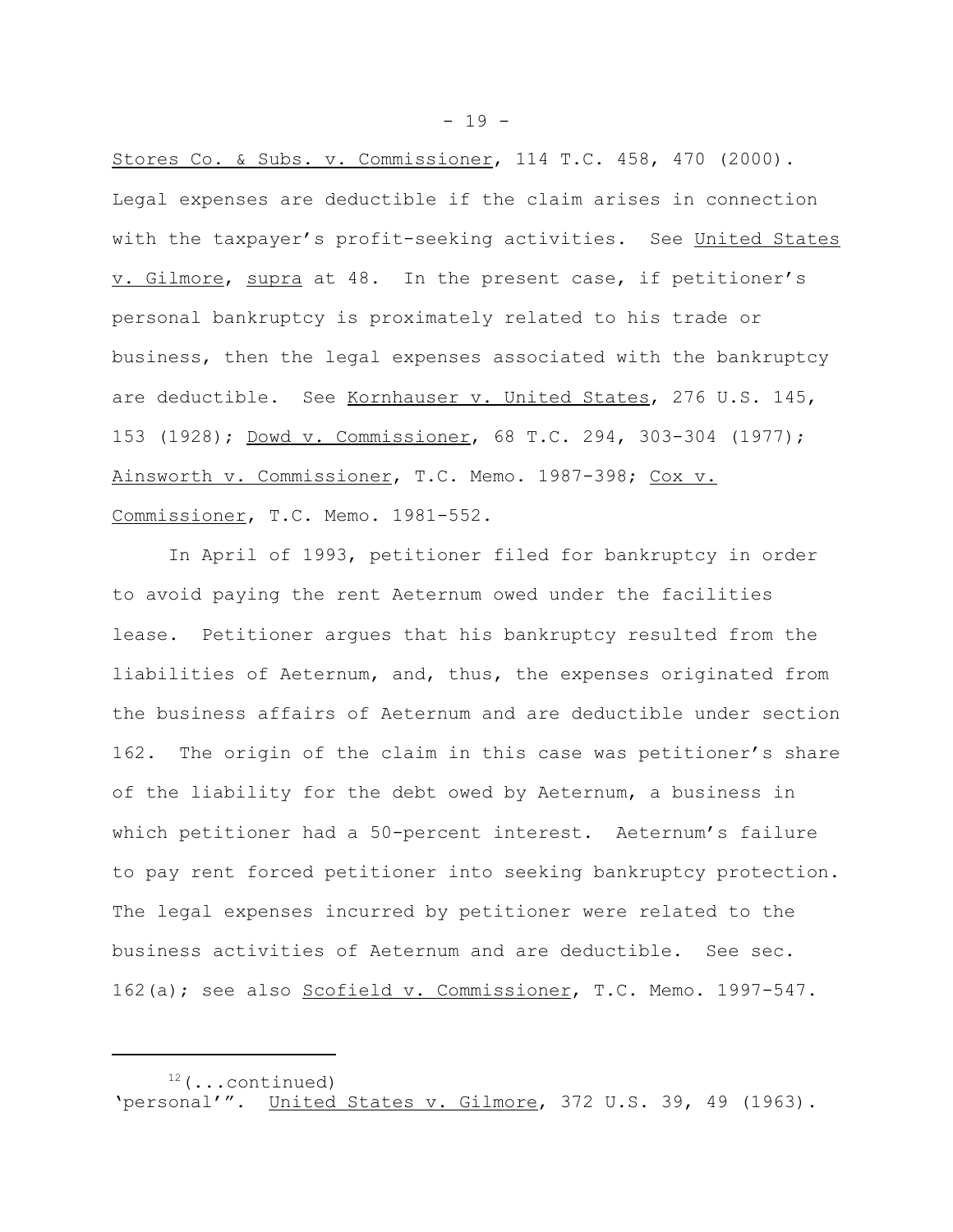Two days after petitioner filed for bankruptcy, Mr. Cotter filed a lawsuit in the United States Bankruptcy Court against petitioner based on multiple causes of action relating to the equipment leasing activity of Cilena and the partnership affairs of Aeternum. As a result, petitioner was forced to defend against such causes of action in order to protect his interests in Aeternum and Cilena. A lawsuit "ordinarily and, as a general thing at least, necessarily requires the employment of counsel and payment of his charges." Kornhauser v. United States, supra at 152. Petitioner incurred legal expenses as a result of Mr. Cotter's lawsuit, which arose directly out of the business affairs of Cilena and Aeternum. These expenses are deductible under section 162.

Having established that petitioner is entitled to the legal expenses incurred in his bankruptcy and the defense of Mr. Cotter's lawsuit, we must decide whether petitioner has sufficiently substantiated the claimed deduction.

The legal expenses in issue consist of: (1) Payment to Dr. West in the amount of \$13,749 for anticipated legal and travel expenses; (2) payment to George Bozzo in the amount of \$500 relating to the business affairs of Cilena and Aeternum; (3) payment to Sunnyvale Bar Association in the amount of \$30 for referral to a bankruptcy attorney; (4) payment to Larry Hughes in the amount of \$4,350 for legal work relating to petitioner's

 $-20 -$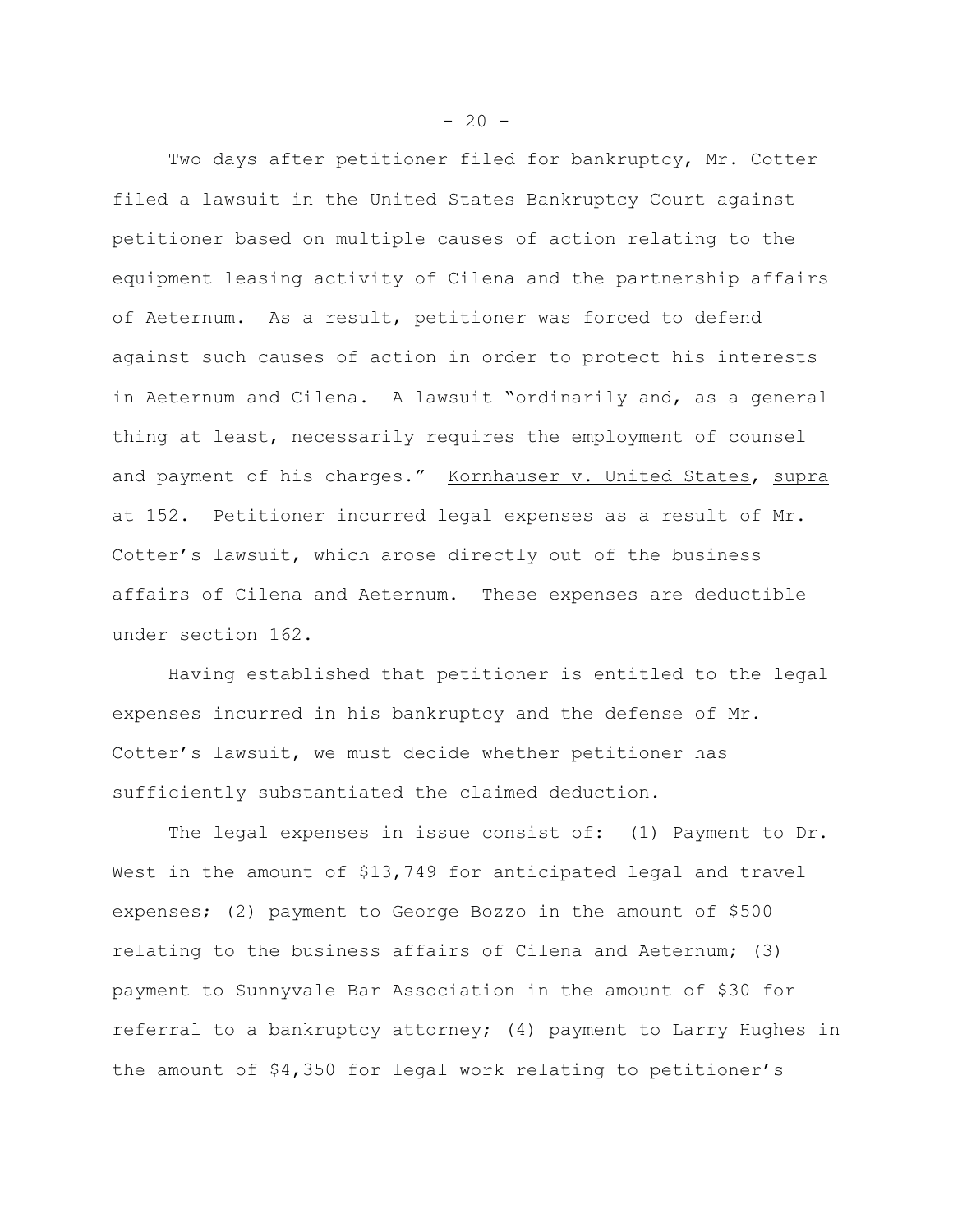bankruptcy; (5) payment to Berliner Cohen in the amount of \$22,000 for legal work relating to petitioner's bankruptcy and partnership dispute; and (6) payment to Murray & Murray in the amount of \$15,660 for bankruptcy trustee services.

Petitioner presented copies of checks, invoices, and his own testimony as support for the claimed deductions. However, petitioner failed to establish that the payment to Dr. West was for actual legal expenses that petitioner incurred. Accordingly, we hold that petitioner is entitled to a deduction of \$42,540 (\$57,924 claimed deduction minus \$1,635 concession minus \$13,749 payment to Dr. West).

#### B. Depreciation

Petitioner claimed a deduction of \$20,815 for depreciation. Section 167(a) allows as a depreciation deduction a reasonable allowance for the exhaustion, and wear and tear, of property used in a taxpayer's trade or business.

Respondent argues that Dr. West owned the rental equipment that depreciation is being claimed on and that petitioner's depreciation schedule is unreliable because petitioner failed to link the expenditures for the equipment with the depreciation schedule and equipment identified in the equipment lease. Petitioner argues that he owned the equipment for the entire taxable year 1993 and that he has depreciated such equipment in a consistent and accurate manner.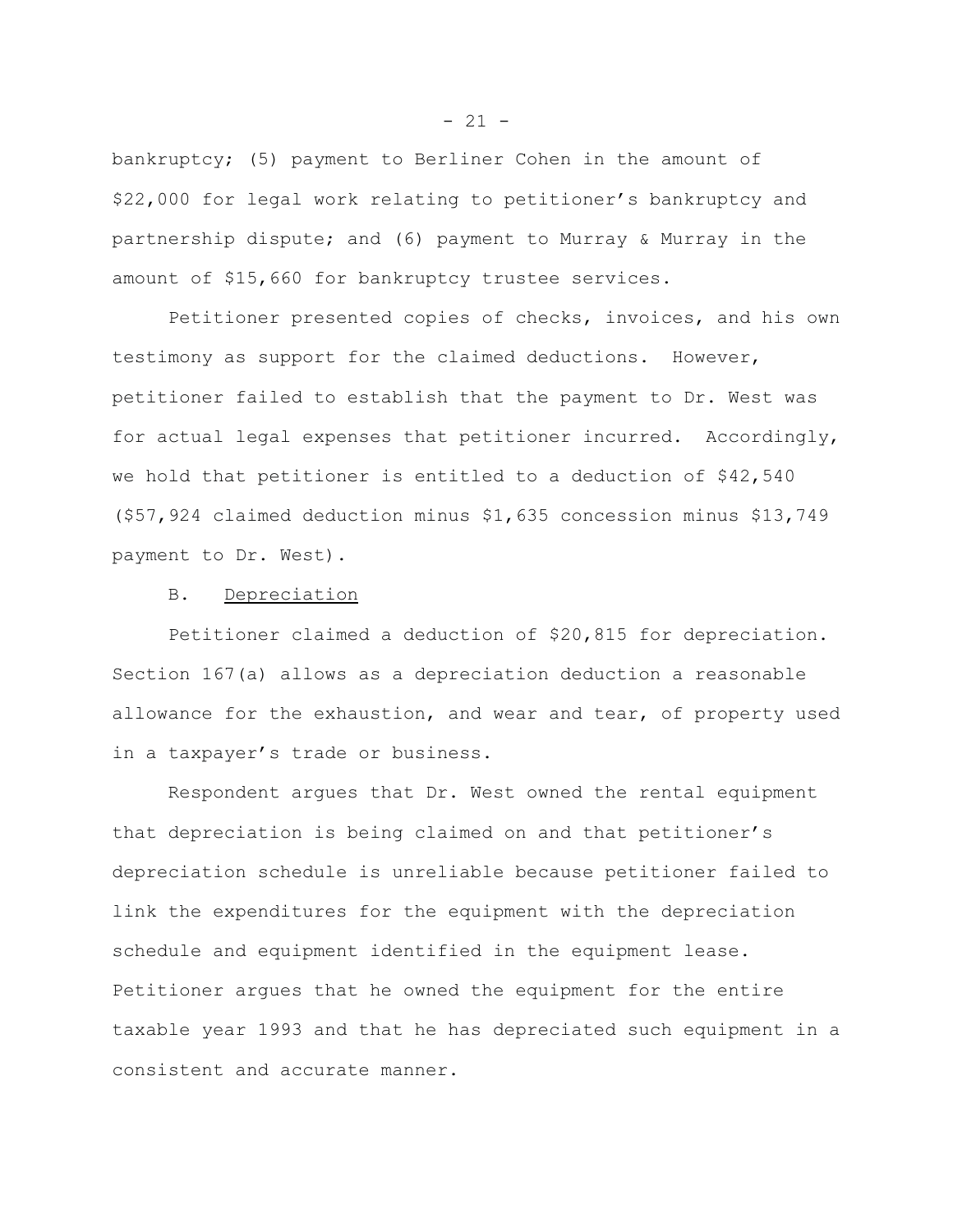Legal ownership is not a prerequisite to the right to a depreciation deduction, but rather depreciation is predicated on an investment in the property. See Helvering v. F. & R. Lazarus & Co., 308 U.S. 252, 254 (1939); Blake v. Commissioner, 20 T.C. 721, 732 (1953). The evidence in the record reflects that petitioner divested himself of ownership and an investment in the rental equipment during the year in issue.

Respondent's contention that Dr. West was the legal owner of the rental equipment during 1993 is supported by the evidence. An attorney representing petitioner in Aeternum's affairs made the following reference for May 1, 1993, in an invoice sent to petitioner: "telephone conf. with \* \* \* [petitioner] re representing  $* * * [Dr. West]$  in action against landlord re equipment sold to \* \* \* [Dr. West] by \* \* \* [petitioner]". In an separate invoice, a different attorney representing petitioner in his bankruptcy and Aeternum affairs made the following reference for the date of July 23, 1993: "conference with  $* * * [Dr. West's]$ attorney] re: his comments and changes pursuant to list of equipment for items sold". Petitioner also made the following representation in the Settlement Agreement with respect to the equipment that Cilena rented to Aeternum under the equipment lease:

[Petitioner] represents and warrants that he does not own the Leased Equipment and that he assigned such Leased Equipment to  $* * *$  [Dr. West]; as such, to the best of  $* * *$  [petitioner's] knowledge,  $* * *$  [Dr.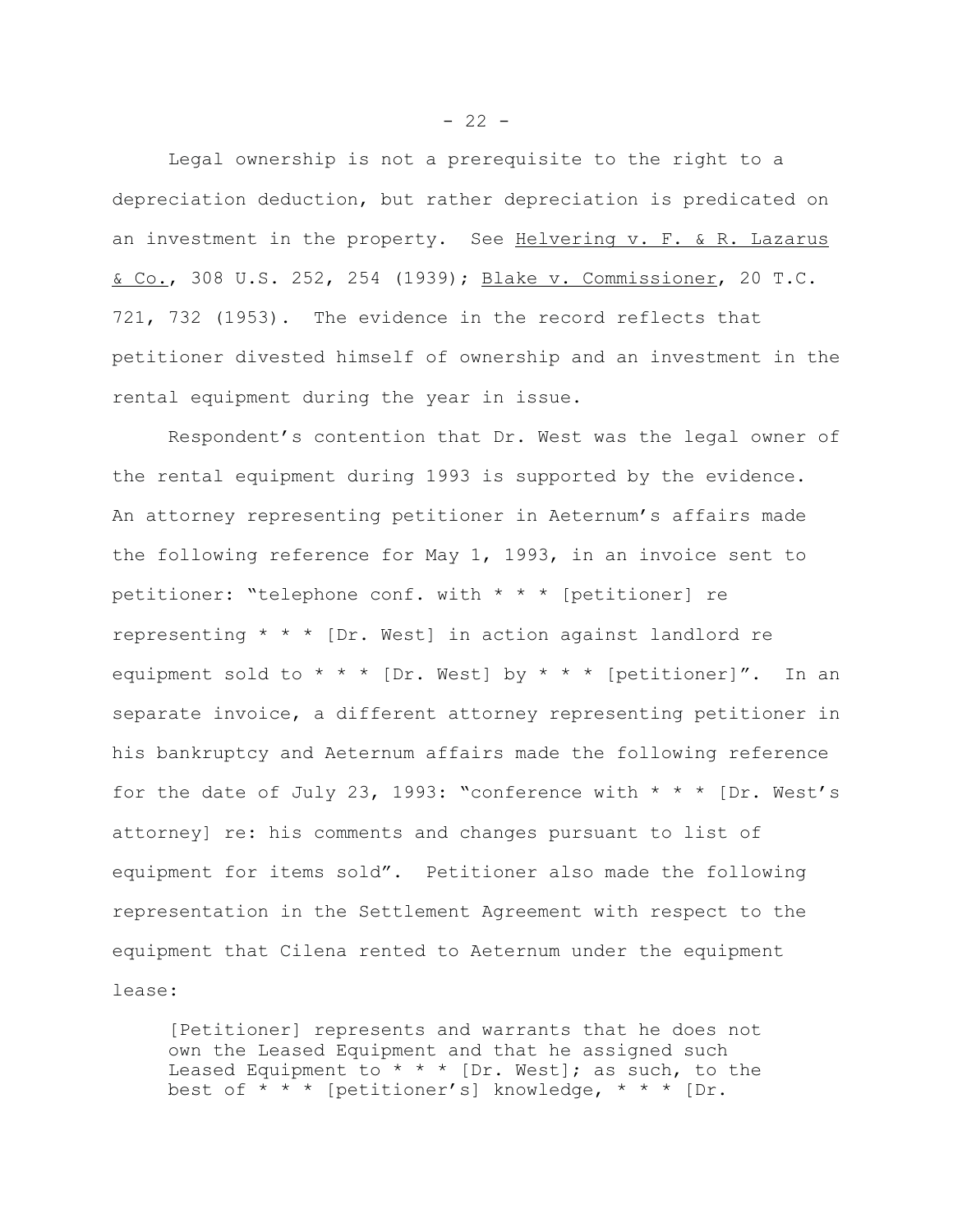West] is the true owner of the Leased Equipment.

Petitioner testified that he delivered his business records, checkbooks, and all his assets to the bankruptcy trustee after he filed for bankruptcy. If petitioner transferred all his assets to the bankruptcy trustee, then petitioner could not have been able to sell or transfer the equipment to Dr. West after the filing of bankruptcy. Petitioner's own testimony and the documentary representations concerning ownership of the rental equipment all point to Dr. West being the owner of the property prior to petitioner's filing for bankruptcy.

Additional facts, such as the Settlement Agreement identifying Dr. West as the lessor of the rental equipment (as an assignee of Cilena), petitioner testifying that he "assigned" the rental equipment to Dr. West, a storage space facility being rented in Dr. West's name, and Mr. Cotter's testimony that he thought Dr. West owned the property further support respondent's position. Petitioner testified that his representation in the Settlement Agreement that Dr. West was the true owner of the rental equipment was the culmination of a plan on the part of petitioner, Dr. West, and Mr. Cotter to avoid the sale of the rental equipment by petitioner's bankruptcy trustee and that petitioner is still the true owner of the equipment. We do not accept petitioner's self-serving, uncorroborated testimony on this issue. See Tokarski v. Commissioner, 87 T.C. 74, 77 (1986).

 $- 23 -$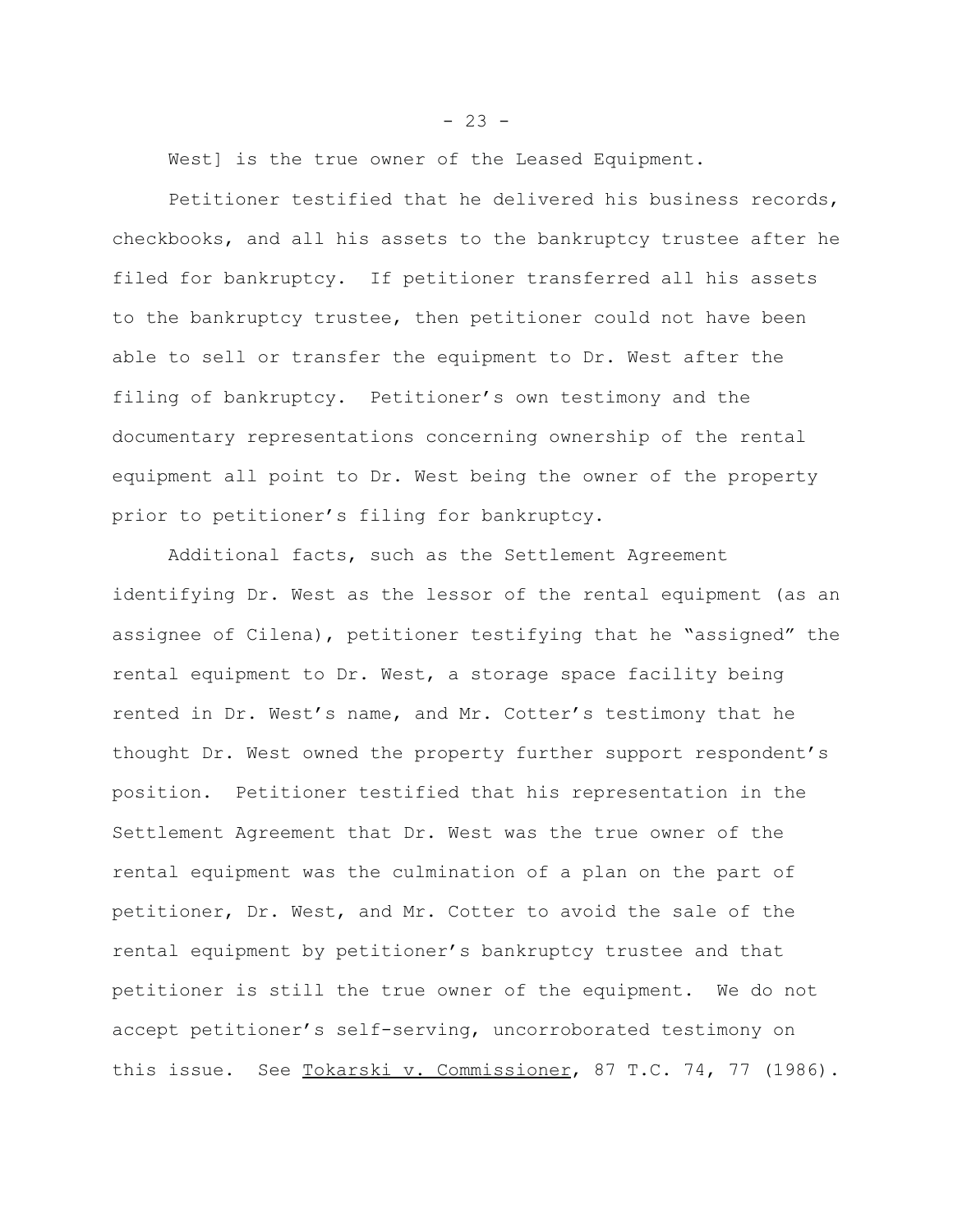Petitioner testified that he borrowed money from Dr. West to support the formation and business affairs of Cilena. Petitioner also presented documentary evidence and credible testimony with respect to his purchases of the rental equipment. However, petitioner's continuous insistence that he still owns the rental equipment is inconsistent with the evidence in the record.<sup>13</sup> Petitioner has failed to present sufficient evidence to prove the period of time he owned the rental equipment in 1993. Petitioner presented a depreciation schedule, a schedule of expenditures related to the equipment, the equipment lease, and his 1993 tax return as support for his depreciation deduction, but he did not adequately link the documents to provide a coherent basis upon which to determine an appropriate deductible amount. Petitioner did not provide evidence establishing that any of the depreciation claimed was related to the portable clean room. Accordingly, we hold that petitioner has not provided sufficient evidence for us to estimate the amount of depreciation; as a

<sup>&</sup>lt;sup>13</sup>Petitioner contends that he is still the legal owner because Mr. Cotter never fulfilled the conditions prescribed by the Form UCC-1 Financing Statement. Petitioner represented in the Settlement Agreement that he was no longer the owner of the rental equipment. The Form UCC-1 Financing Statement was required as security for Mr. Cotter's indemnity obligation to petitioner for Aeternum liabilities assumed by Mr. Cotter. The Form UCC-1 Financing Statement evidences only a security interest, not an ownership interest, and petitioner has not established that Mr. Cotter failed to fulfill his obligations under the Settlement Agreement. See Cal. Com. Code sec. 9302 (West 1990); see also Waddell v. Commissioner, 86 T.C. 848, 858 (1986), affd. 841 F.2d 264 (9th Cir. 1988).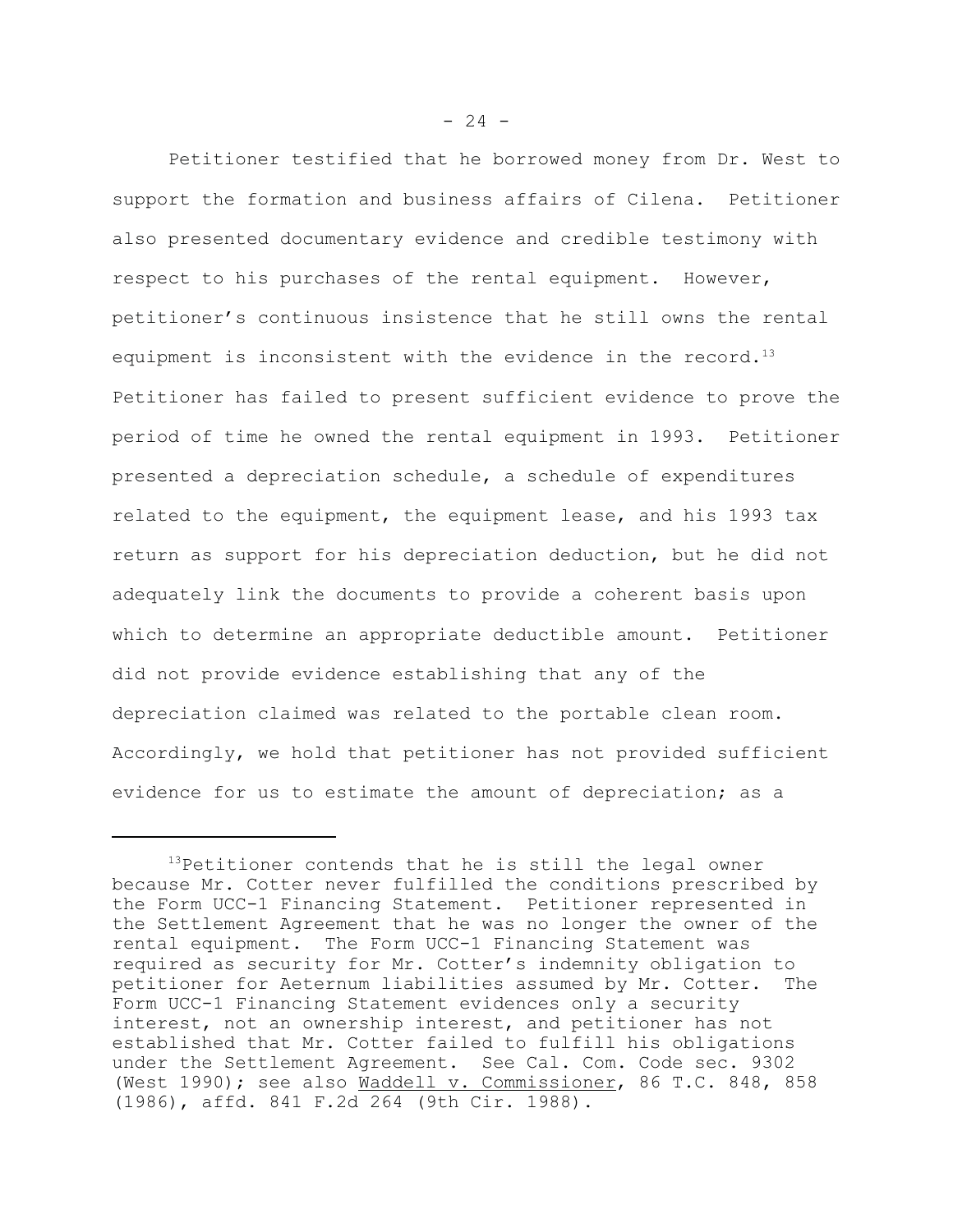result, petitioner has failed to establish entitlement to a depreciation deduction. See Cohan v. Commissioner, 39 F.2d 540, 543-544 (2d Cir. 1930); Vanicek v. Commissioner, 85 T.C. 731, 743 (1985).

# C. Travel and Meals

Petitioner claimed deductions for business-related travel, business meals, and automobile expenses. Section 274(d) allows a deduction for travel expenses if the taxpayer satisfies strict substantiation requirements through either adequate records or the taxpayer's own detailed statement that is corroborated by sufficient evidence. The substantiation requirements of section 274(d) also apply to "listed property", which includes any passenger automobile. Secs.  $274(d)(4)$ ,  $280F(d)(4)(A)(i).^{14}$  At a minimum, the taxpayer must establish: (1) The amount of the expense; (2) the time and place the expense was incurred; (3) the business purpose of the expense; and (4) the business relationship to the taxpayer of any persons entertained or using the property. See sec. 274(d).

Petitioner claimed a deduction of \$820 for car and truck expenses. Petitioner points to his 1993 Schedule C and 1993 Form

<sup>&</sup>lt;sup>14</sup>The rule under Cohan v. Commissioner, 39 F.2d 540 (2d Cir. 1930), is not applicable to deductions subject to the substantiation requirements of sec. 274(d). See Sanford v. Commissioner, 50 T.C. 823, 828 (1968), affd. per curiam 412 F.2d 201 (2d Cir. 1969); sec. 1.274-5T(a)(4), Temporary Income Tax Regs., 50 Fed. Reg. 46014 (Nov. 6, 1985).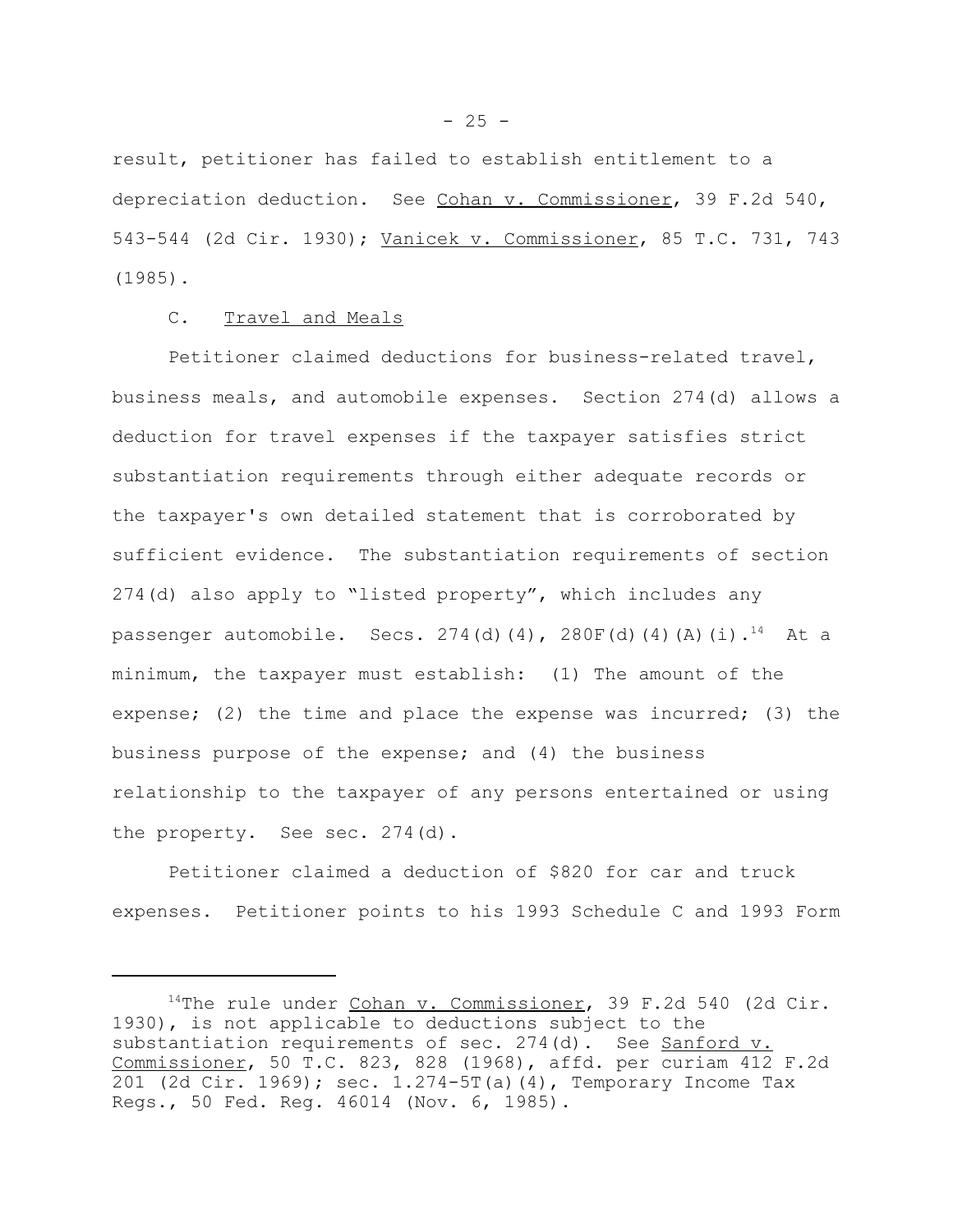4562, Depreciation and Amortization, as documentary evidence to substantiate the claimed deduction. Section 1.274- 5T(c)(2)(ii)(C), Temporary Income Tax Regs., 50 Fed. Reg. 46018- 46019 (Nov. 6, 1985), requires that the date of each business use of an automobile must be stated in order to gain entitlement to a deduction. While petitioner has identified the business use mileage, he has failed to describe the automobile used, provide the dates of use, and identify the business purpose involved. Petitioner has failed to establish entitlement to this deduction.

Petitioner claimed a deduction of \$3,104 for travel expenses related to flying between Seattle and San Francisco from August of 1993 throughout the end of that year. As support for these expenses, petitioner presented copies of travel tickets, various receipts, and Cilena's expense account records. In arguing that the costs were personal in nature, respondent points to the facts that petitioner stayed with his mother, lived in San Francisco his whole life prior to moving to Washington, and implied he visited friends on these trips.

Petitioner argues that the trips were necessary in order to attend bankruptcy meetings, meet with attorneys, arrange for the moving and storage of equipment, and recover business records. No evidence was presented establishing the extent and specific nature of the business conducted on each trip. The evidence in the record reflects that petitioner was no longer the owner of

 $-26 -$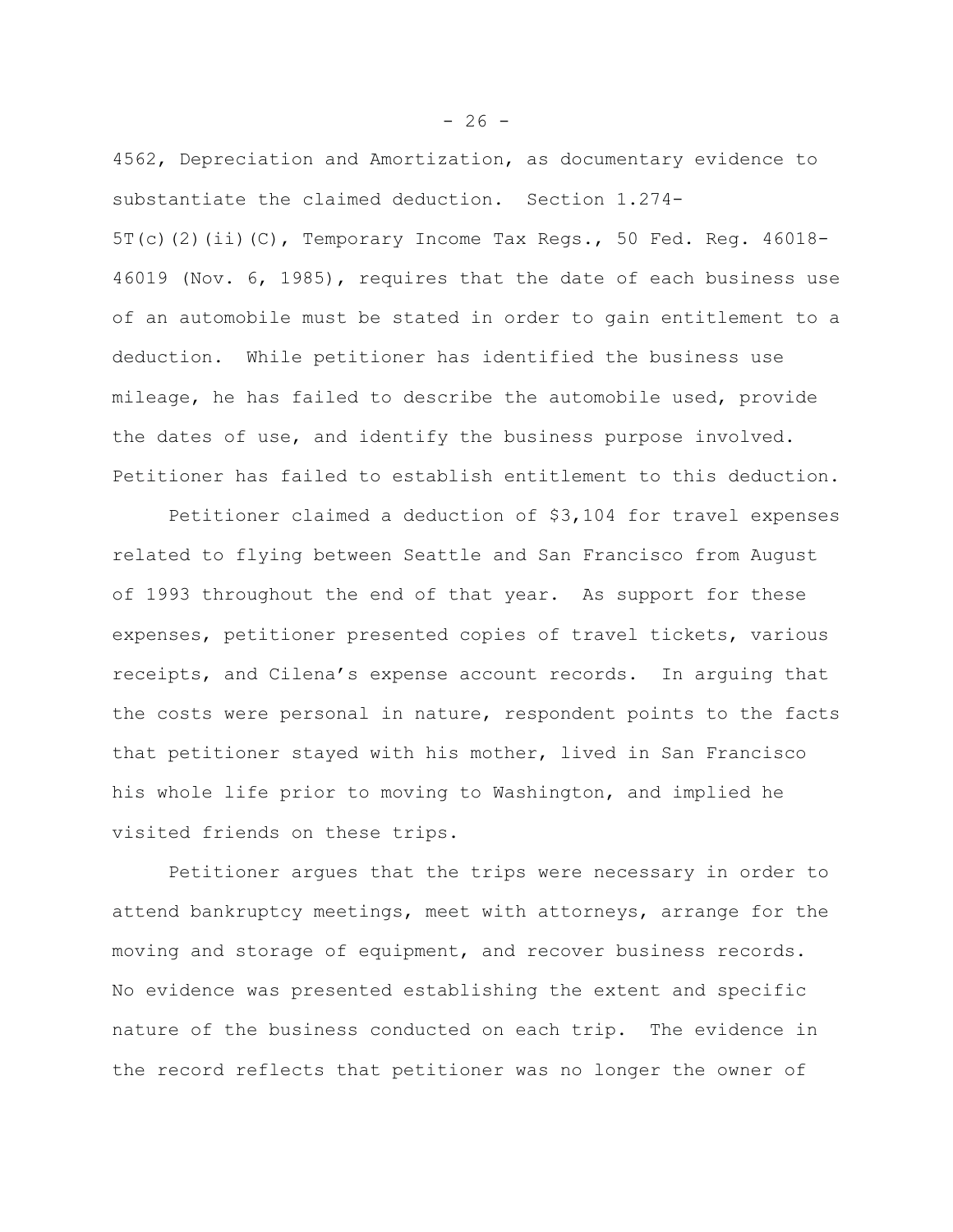the rental equipment at the time the trips occurred. Additionally, petitioner has not argued that the trips were related to the consulting services or portable clean room. Accordingly, we hold that petitioner has failed to prove entitlement to this deduction.

Petitioner claimed a deduction of \$160 for business meals. However, petitioner concedes that he is entitled only to a deduction of \$36, relating to one business lunch.<sup>15</sup> The only evidence presented by petitioner is a reference in the expense account records of Cilena to a "technician lunch". Petitioner's failure to present more evidence as to the business aspect of this lunch precludes entitlement to the deduction.

# D. Equipment Transportation and Storage

Petitioner claimed deductions of \$5,326 in equipment storage expenses and  $$3,669^{16}$  in equipment transportation costs. The storage and equipment transportation expenses are deductible if they are ordinary and necessary in carrying on petitioner's trade or business activities. See sec. 162(a). Petitioner has failed

 $- 27 -$ 

<sup>15</sup>Petitioner testified that other deducted meals were not related to his business activities and contended that such meals would properly be deductible on Schedule A, Itemized Deductions, as job search expenses. Petitioner failed to provide any computations or other evidence to support this contention.

 $16$ Petitioner concedes that \$1,799.50 in equipment transportation expenses was not paid until a subsequent year. Accordingly, the equipment transportation expense at issue is \$1,869.20.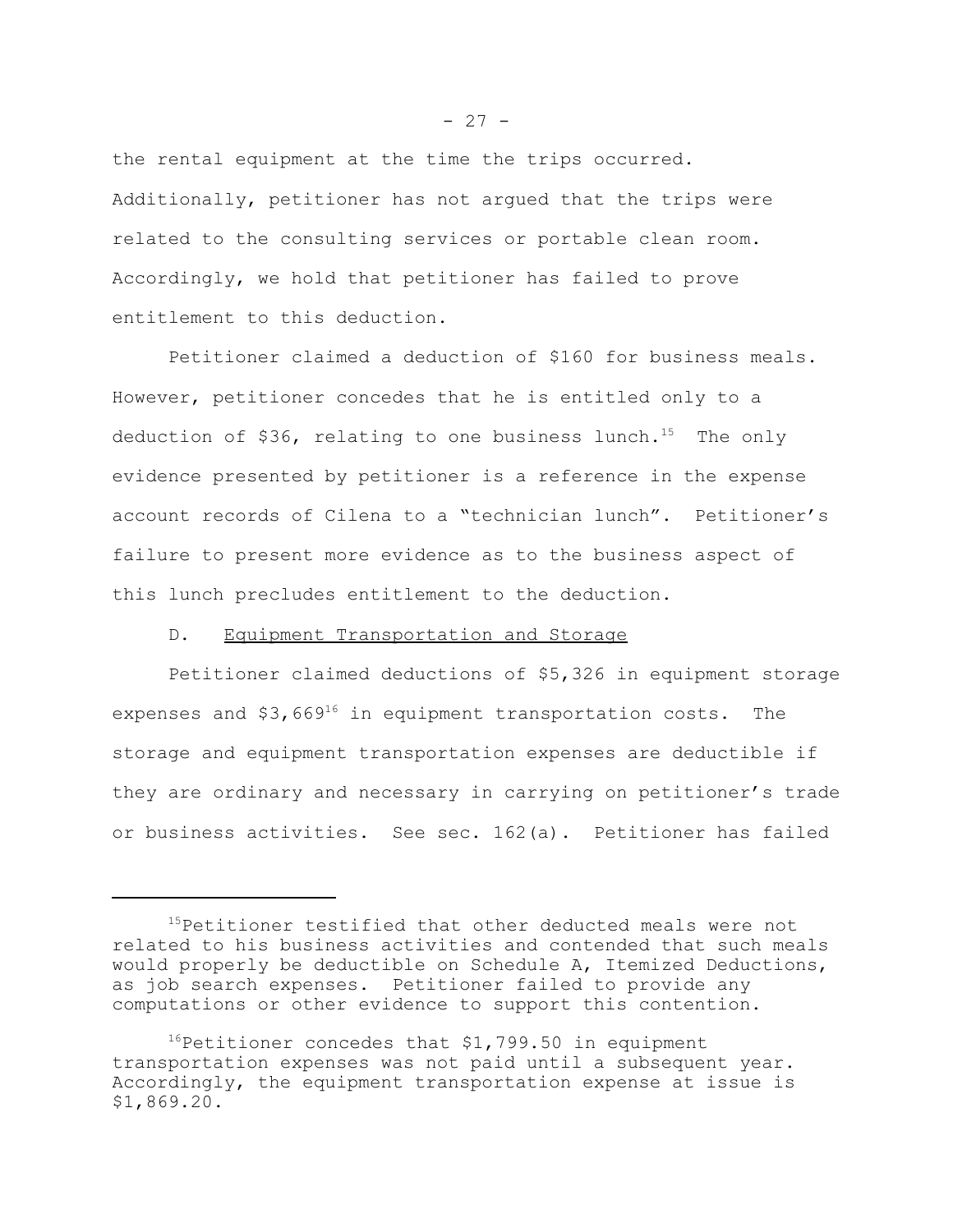to establish the periods of ownership with respect to the rental equipment. Petitioner does not argue that the transportation and storage expenses were related to the consulting services or portable clean room. Accordingly, petitioner is not entitled to deduct the equipment transportation and storage expenses.

E. Office

Petitioner claimed deductions of \$108 for professional publications and \$241 for copying, printing, and postage expenses. As support for the professional publications deduction, petitioner submitted the business expense account records of Cilena for 1993, showing the \$108 in publication expenses, and testified as to the nature of the publications. We hold that these expenses are properly deductible as ordinary and necessary expenses.

Petitioner testified that the other office expenses related to the general activities of Cilena and the dissolution of Aeternum. Petitioner presented the expense account records of Cilena to support the amounts claimed. Based on the evidence in the record, petitioner has established entitlement to the deduction of \$241 for the other office expenses.

F. Telephone

Petitioner claimed a deduction of \$733 for business telephone expenses, including the use of a cellular phone. Respondent does not challenge the amount or that petitioner made

 $- 28 -$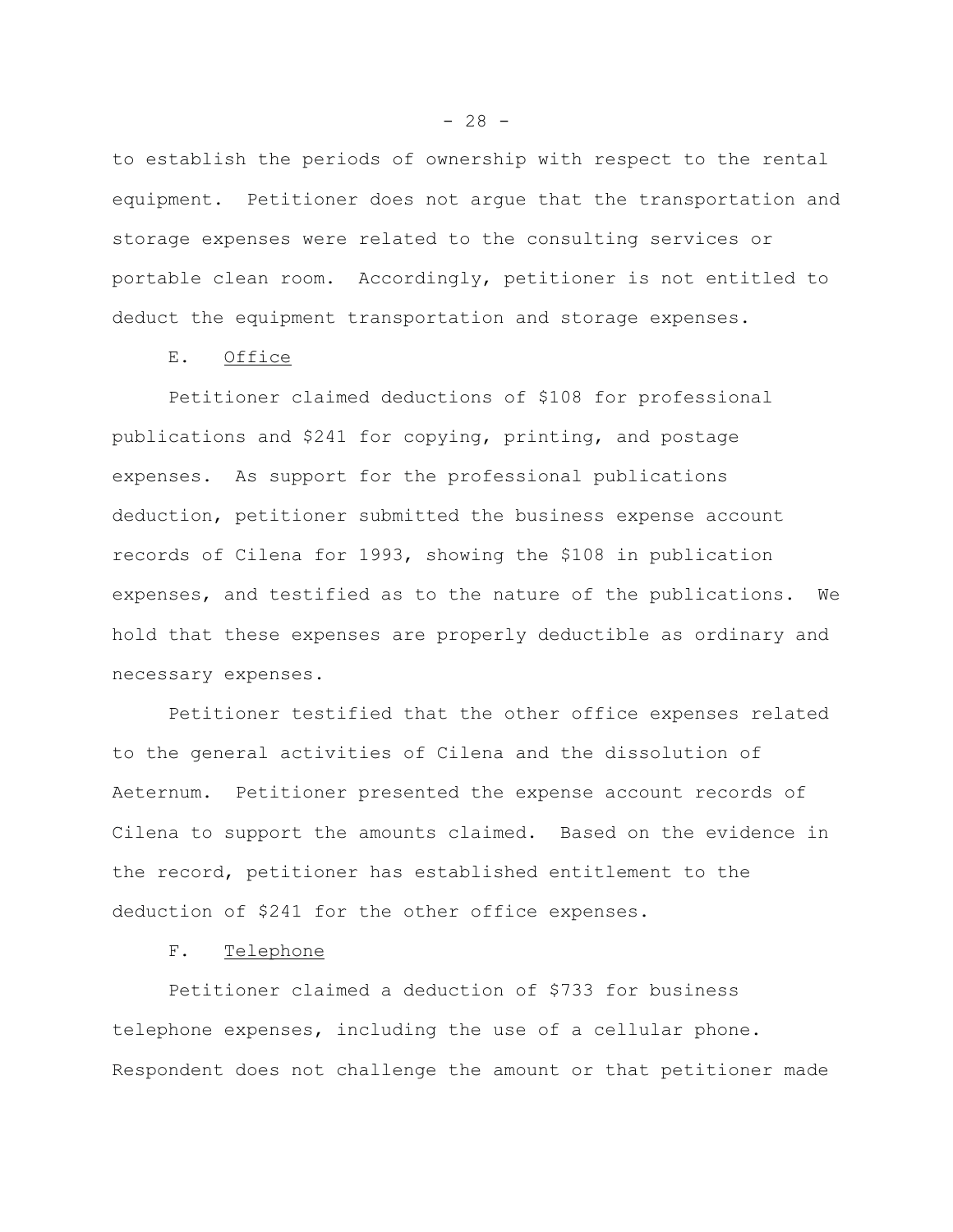the payments. Respondent does challenge the nature of the telephone calls. Petitioner presented regular telephone records from April, May, and June of 1993, bearing notations of the calls which were business in nature. Petitioner presented cellular phone records from July to December of 1993 indicating the time, amount, and place of the calls. Cellular phones are classified as "listed property" under section  $280F(d)(4)(A)(v)$ , and such expenses must be substantiated by adequate records or sufficient evidence which corroborate the taxpayer's own testimony, including: (1) The amount of the expenditure or use based on the appropriate measure; (2) the time and place of the expenditure or use; and (3) the business purpose of the expenditure or use. See sec. 274(d). Petitioner testified that the business purpose of the calls related to legal matters and the affairs of Cilena, as well as the dissolution of Aeternum. We hold that petitioner has established entitlement to a deduction for the regular telephone and cellular phone expenses incurred.

# G. Security

Petitioner claimed a deduction of \$2,394 for security antitheft services related to the protection of the rental equipment. Private security payments to protect property which is subject to potential loss or destruction arising from the operation of a business are deductible expenses under section 162(a). See Munson v. Commissioner, 18 B.T.A. 232, 236-237

 $-29 -$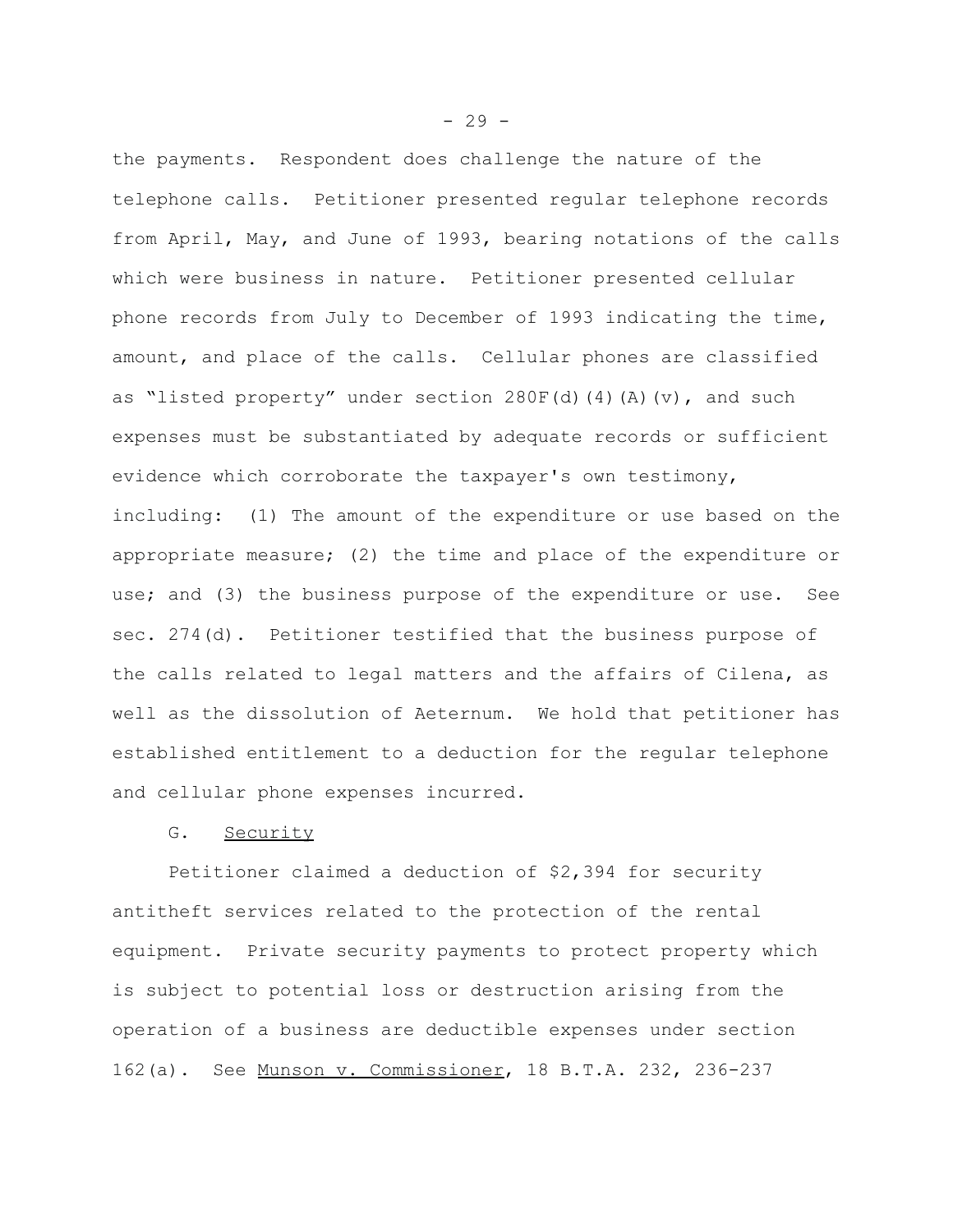(1929). Petitioner's failure to prove the period of ownership with respect to the equipment precludes entitlement to any deduction for the security antitheft costs.

Petitioner also claimed a repair and maintenance deduction of \$65 for lock services incurred in early April of 1993. Petitioner testified that a lock at the Aeternum facilities was damaged and that he replaced the lock to protect his own investment, not to protect an Aeternum investment. Petitioner's claimed deduction is for an expense related solely to property which he has not established ownership of. Accordingly, petitioner is not entitled to this deduction.

H. Advertising

Petitioner claimed a deduction of \$126 for advertising expenses related to the sale of equipment owned by Cilena. Advertising expenses are allowed as a deduction under section 162 if the taxpayer can show a sufficient connection between the expenditure and the taxpayer's business. See RJR Nabisco Inc. v. Commissioner, T.C. Memo. 1998-252; sec.  $1.162-1$ (a), Income Tax Regs.

To substantiate the advertising deduction, petitioner testified that the expense was related to the selling of equipment and provided respondent with a copy of a Cilena check for \$126, payable to "San Jose Mercury News", dated June 14, 1993. Petitioner also referenced the payment in his itemized

 $-30 -$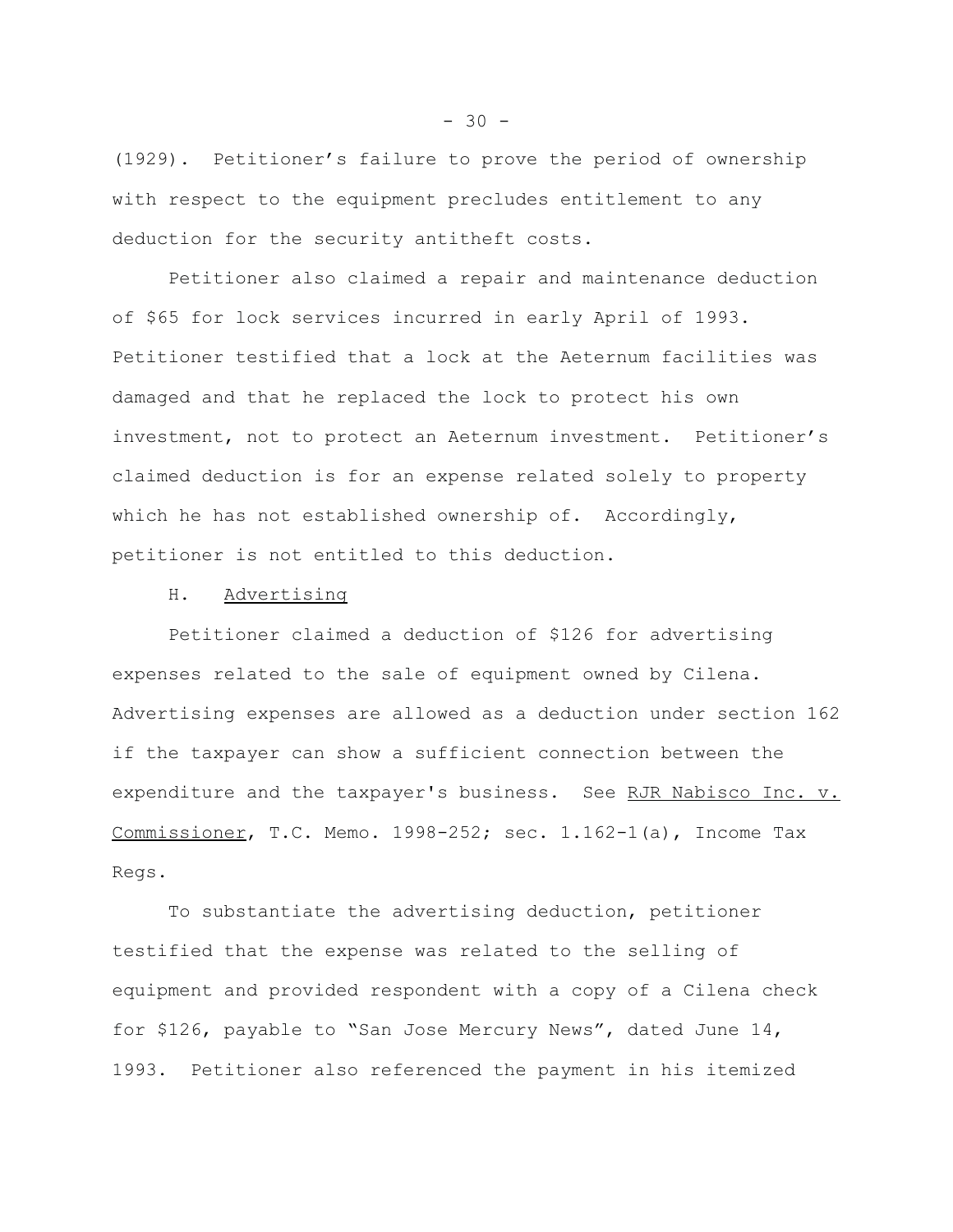expense account report for Cilena. Petitioner has not established that he was the owner of the rental equipment on this date. Further, petitioner has not argued that the advertising expense was related to the consulting services or portable clean room. Therefore, petitioner has not proven entitlement to the claimed deduction.

#### IV. Addition to Tax

Section 6651(a)(1) imposes an addition to tax for failure to file a required return on or before the specified filing date. The addition to tax is 5 percent of the amount required to be shown as tax on the return and an additional 5 percent is imposed for each additional month or fraction thereof during which the failure continues, but not to exceed 25 percent in the aggregate. See sec.  $6651(a)(1)$ . This addition to tax may be avoided only if petitioner can show that his failure to file was due to reasonable cause and not willful neglect. See Rule 142(a); United States v. Boyle, 469 U.S. 241, 245-246  $(1985)$ .<sup>17</sup>

Petitioner filed his 1993 tax return on June 30, 1995. Petitioner argues that the bankruptcy proceedings required him to provide documents to the bankruptcy trustee which were necessary for him to effectively file his tax return, and the trustee did not return the documents to petitioner until the spring of 1995. As a general matter, the unavailability of information or records

<sup>&</sup>lt;sup>17</sup>See supra note 10.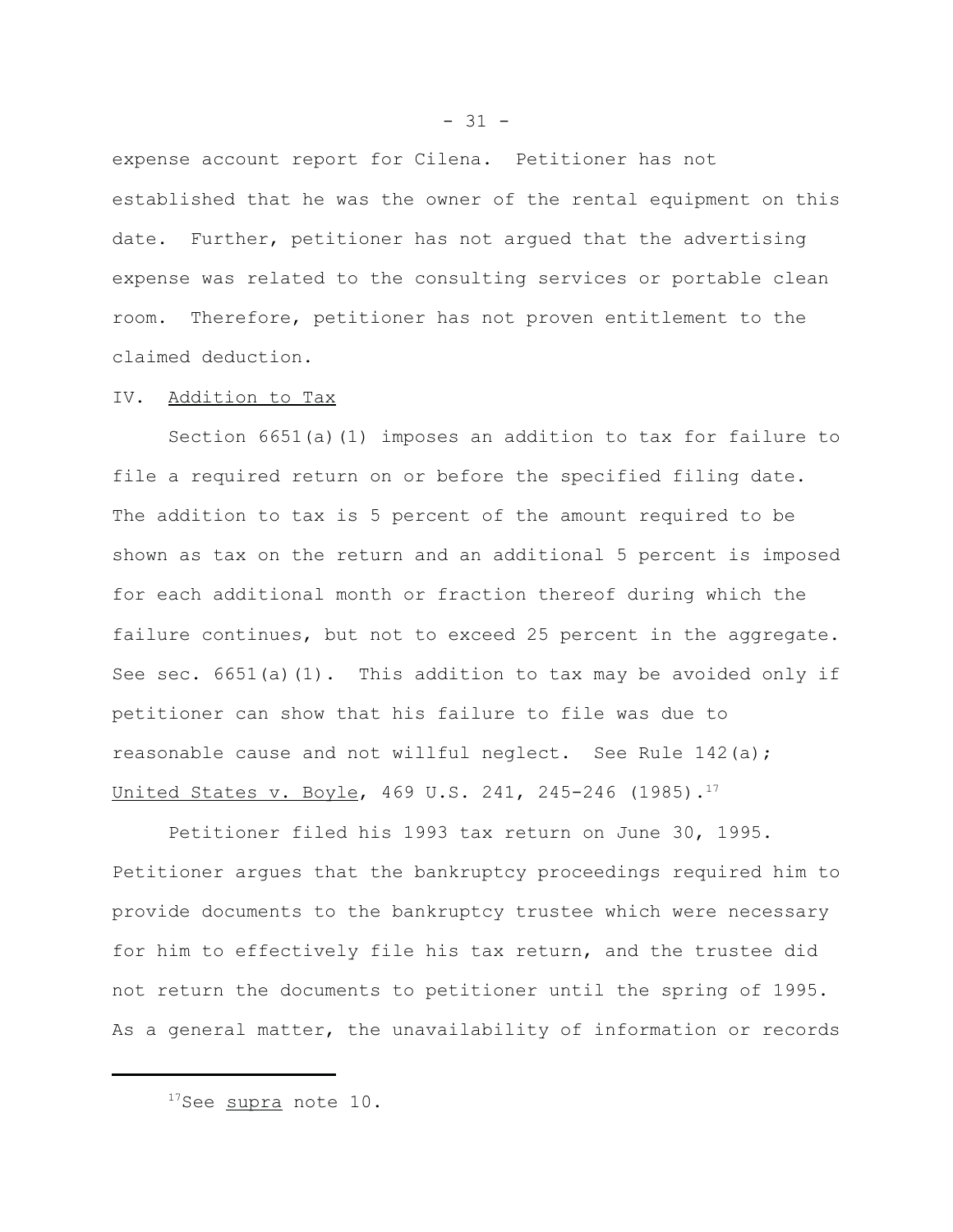is not reasonable cause for failure to timely file a tax return. See Crocker v. Commissioner, 92 T.C. 899, 913 (1989); Electric & Neon, Inc. v. Commissioner, 56 T.C. 1324, 1342-1343 (1971), affd. without published opinion 496 F.2d 876 (5th Cir. 1974). A taxpayer is required to timely file a tax return based on the best information available and thereafter to file an amended return if necessary. See Estate of Vriniotis v. Commissioner, 79 T.C. 298, 311 (1982). Nothing in the record suggests that petitioner applied for an extension of time to file his 1993 return. Petitioner did not establish that he made adequate efforts to gain access to necessary tax documents held by the bankruptcy trustee. The evidence shows that the bankruptcy proceeding was dismissed in August of 1993, long before petitioner's 1993 tax return was due. Additionally, petitioner maintained his business expense records on computer files which were not under the control of the bankruptcy trustee, indicating that he could have prepared a timely 1993 return with a reasonable degree of accuracy. Petitioner has presented no evidence showing that either Acuson or Siemens Ultrasound submitted their Form W-2, Wage and Tax Statement, in an untimely manner which would prejudice petitioner's ability to file his 1993 tax return. In light of the evidence before us, we find that petitioner has not demonstrated that his failure to timely file his 1993 return was due to reasonable cause or a lack of

 $- 32 -$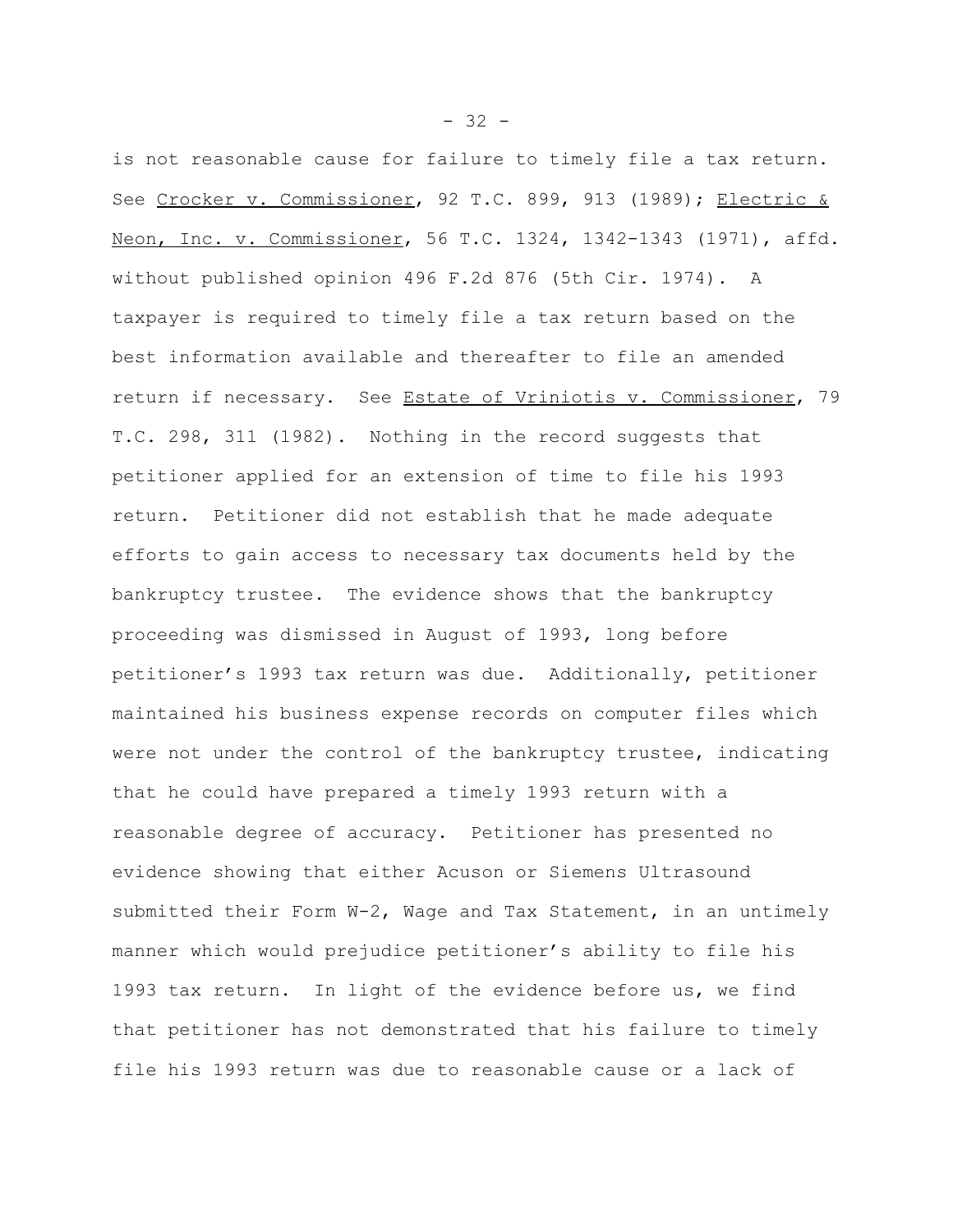negligence. Accordingly, we hold that petitioner is liable for the addition to tax under section 6651(a)(1).

### V. Accuracy-Related Penalty

Section 6662(a) imposes a penalty equal to 20 percent of the portion of an underpayment of tax attributable to a taxpayer's negligence, disregard of rules or regulations, or substantial understatement of income  $\text{tax.}$  See sec.  $6662(a)$ , (b)(1) and (2). "Negligence" has been defined as the failure to do what a reasonable and ordinarily prudent person would do under the circumstances. Neely v. Commissioner, 85 T.C. 934, 947 (1985). The term "disregard" includes any careless, reckless, or intentional disregard of rules or regulations. Sec. 6662(c). An understatement is "substantial" if it exceeds the greater of 10 percent of the tax required to be shown on the return or \$5,000. Sec. 6662(d)(1) and (2). Respondent's determination that petitioner is negligent is presumptively correct, and the burden is on petitioner to show a lack of negligence. See Hall v. Commissioner, 729 F.2d 632, 635 (9th Cir. 1984), affg. T.C. Memo. 1982-337.18 The accuracy-related penalty applies unless petitioner demonstrates that there was reasonable cause for the underpayment and that he acted in good faith with respect to the underpayment. See sec. 6664(c).

<sup>18</sup>See supra note 10.

 $-33 -$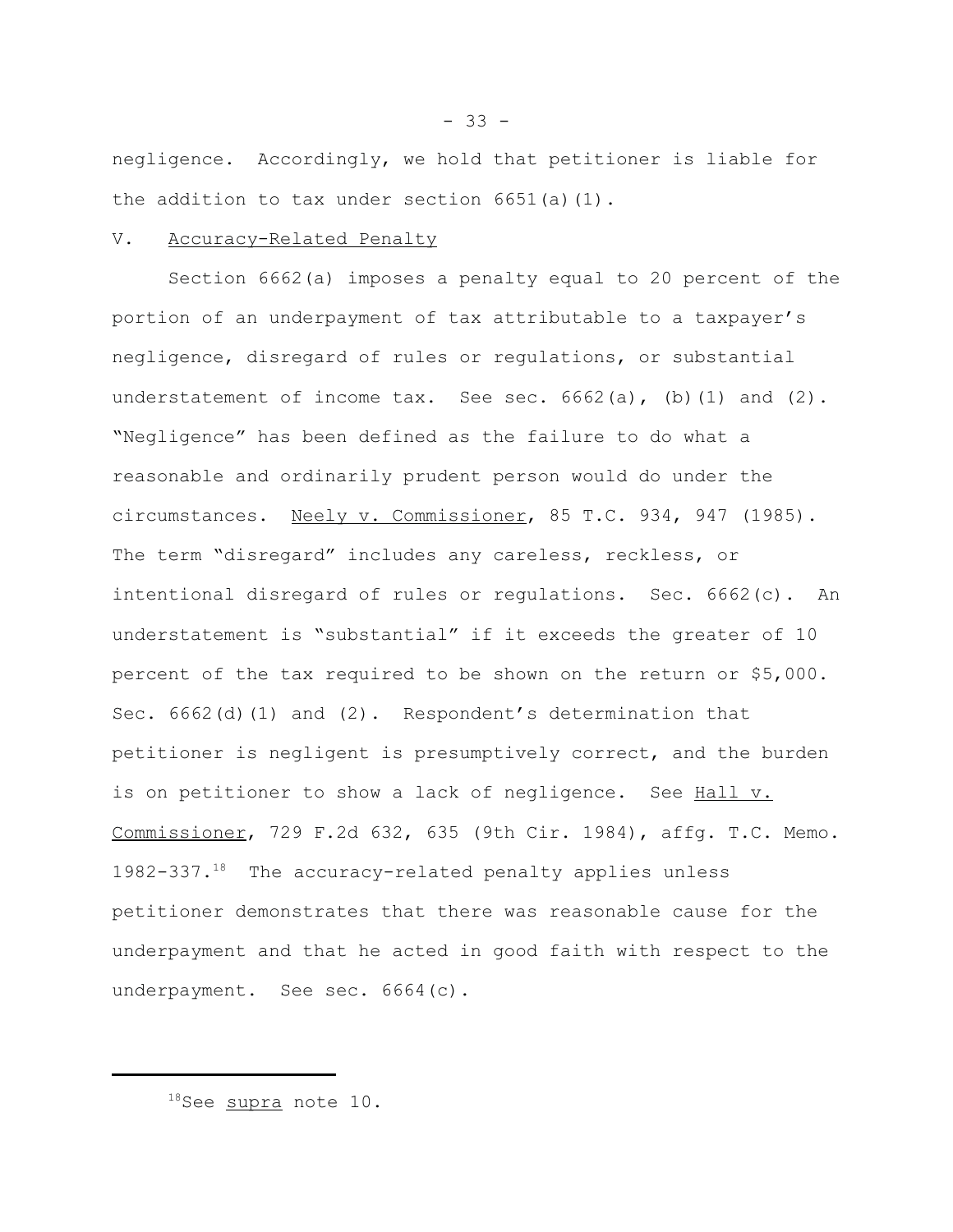Petitioner has established that he was involved in an active trade or business activity. With respect to the claimed deductions, petitioner provided detailed expense accounts records and credible testimony. Petitioner testified that he relied on his accountant to prepare his 1993 tax return, as petitioner had done in previous years. Reliance on an accountant to prepare tax returns is not sufficient by itself to establish reasonable cause. See Metra Chem Corp. v. Commissioner, 88 T.C. 654, 662 (1987). The taxpayer must also show that he supplied the tax preparer with complete and accurate information sufficient to properly prepare the return, that the incorrect return was the result of the tax preparer's mistakes, and that the taxpayer in good faith relied on the advice of a competent tax preparer. See Pessin v. Commissioner, 59 T.C. 473, 489 (1972).

While petitioner may have provided his accountant with detailed records, the expenses listed in the records were not allowable as business deductions. Petitioner has not alleged that his accountant made any mistakes in preparing petitioner's 1993 tax return. Additionally, petitioner's insistence that he is still the owner of the rental equipment is troubling in light of the substantial evidence to the contrary. Based on the evidence in the record, petitioner has failed to demonstrate

 $-34 -$